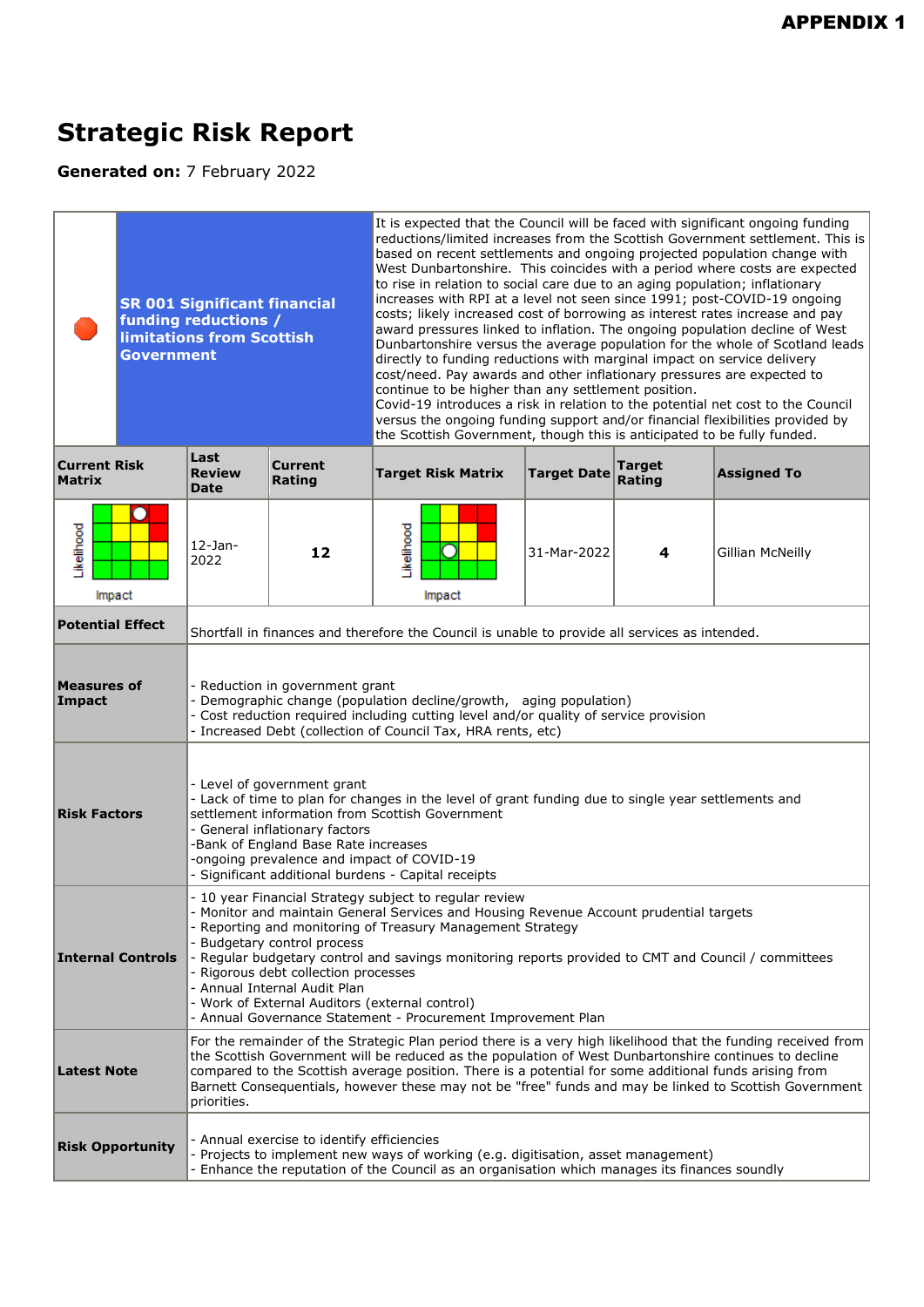| <b>Linked Actions Code &amp; Title</b>                                                                          | <b>Progress</b> | Status Assigned To |
|-----------------------------------------------------------------------------------------------------------------|-----------------|--------------------|
| RES/21-22/009 Report agreed savings options and management<br>adjustments through the budgetray control process | 66%             | Gillian McNeilly   |
| RES/21-22/007 Review and update the long term finance strategy                                                  | 50%             | Laurence Slavin    |
|                                                                                                                 |                 |                    |

|                                      |                          | <b>SR 002 Failure to implement</b><br><b>broad-ranging school</b><br>improvement to raise<br>attainment and achievement                                                                                                                                                                                                                                                                                                                                                                                                                                                                                                                                                                                                                                                                                                                                                                                                                                                                                                         |                                                                                                                   | This risk concerns the delivery of excellence and equity for our young people<br>to support them to attain and achieve at the highest level. In particular, it is<br>aimed at bridging the attainment gap and breaking the cycle of disadvantage.<br>This also includes the focus on intervention at early years to improve life<br>chances at all points on the learning journey. A key driver is the Council's<br>participation in the Scottish Attainment Challenge which will be delivered over<br>4-years from 2015. Year 3 commenced in April 2017 and will bring together<br>the workstreams to deliver a self improving school system programme.                                                                                                                                                                                                                                                                                                                                                                                                                                                                                                    |                    |                  |                                                                                                         |  |  |
|--------------------------------------|--------------------------|---------------------------------------------------------------------------------------------------------------------------------------------------------------------------------------------------------------------------------------------------------------------------------------------------------------------------------------------------------------------------------------------------------------------------------------------------------------------------------------------------------------------------------------------------------------------------------------------------------------------------------------------------------------------------------------------------------------------------------------------------------------------------------------------------------------------------------------------------------------------------------------------------------------------------------------------------------------------------------------------------------------------------------|-------------------------------------------------------------------------------------------------------------------|-------------------------------------------------------------------------------------------------------------------------------------------------------------------------------------------------------------------------------------------------------------------------------------------------------------------------------------------------------------------------------------------------------------------------------------------------------------------------------------------------------------------------------------------------------------------------------------------------------------------------------------------------------------------------------------------------------------------------------------------------------------------------------------------------------------------------------------------------------------------------------------------------------------------------------------------------------------------------------------------------------------------------------------------------------------------------------------------------------------------------------------------------------------|--------------------|------------------|---------------------------------------------------------------------------------------------------------|--|--|
| <b>Current Risk</b><br><b>Matrix</b> |                          | Last<br><b>Review</b><br><b>Date</b>                                                                                                                                                                                                                                                                                                                                                                                                                                                                                                                                                                                                                                                                                                                                                                                                                                                                                                                                                                                            | <b>Current</b><br>Rating                                                                                          | <b>Target Risk Matrix</b>                                                                                                                                                                                                                                                                                                                                                                                                                                                                                                                                                                                                                                                                                                                                                                                                                                                                                                                                                                                                                                                                                                                                   | <b>Target Date</b> | Target<br>Rating | <b>Assigned To</b>                                                                                      |  |  |
| Likelihood                           | Impact                   | $12$ -Jan-<br>2022                                                                                                                                                                                                                                                                                                                                                                                                                                                                                                                                                                                                                                                                                                                                                                                                                                                                                                                                                                                                              | 6                                                                                                                 | Likelihood<br>31-Mar-2022<br>1<br>Julie McGrogan<br>Impact                                                                                                                                                                                                                                                                                                                                                                                                                                                                                                                                                                                                                                                                                                                                                                                                                                                                                                                                                                                                                                                                                                  |                    |                  |                                                                                                         |  |  |
| <b>Potential Effect</b>              |                          | funding sources.                                                                                                                                                                                                                                                                                                                                                                                                                                                                                                                                                                                                                                                                                                                                                                                                                                                                                                                                                                                                                |                                                                                                                   | not be attained and achieved. The Council would fail to meet the needs of individual learners. The Service<br>would fail to bridge the attainment gap and break the cycle of disadvantage. The Council would fail in its<br>legal duty for the education of young people within West Dunbartonshire. There would be reputational<br>damage to the service and the wider Council. There would be a lack of income generation from external                                                                                                                                                                                                                                                                                                                                                                                                                                                                                                                                                                                                                                                                                                                   |                    |                  | The national expectation for education would not be delivered. Improved outcomes for young people would |  |  |
| <b>Measures of</b><br>Impact         |                          | Examination results - Her Majesty's Inspectors of Education inspection reports - validation reports -<br>stakeholder feedback - local learning community attainment data - control group model - small test of<br>change model - risk matrix model - bespoke model of intervention for young people and families at early<br>stages to improve on attendance/lateness; social and emotional health; supports for mental health issues;<br>parenting/behaviour management skills and early linguistic & cognitive development - pre/post<br>intervention assessment - increased expectation of raising attainment being the responsibility of all -<br>school to school collaboration with locally initiated bottom-up enquiry - higher level of Science Technology<br>and Maths subject uptake in secondary schools - increased numbers of learners entering STEM related<br>career pathways - standardised literacy and numeracy tests<br>Evidence gathering is underway to provide robust evidence of attainment by end June. |                                                                                                                   |                                                                                                                                                                                                                                                                                                                                                                                                                                                                                                                                                                                                                                                                                                                                                                                                                                                                                                                                                                                                                                                                                                                                                             |                    |                  |                                                                                                         |  |  |
| <b>Risk Factors</b>                  |                          |                                                                                                                                                                                                                                                                                                                                                                                                                                                                                                                                                                                                                                                                                                                                                                                                                                                                                                                                                                                                                                 |                                                                                                                   | Direct comparison of latest years attainment data in 2015-19 should reflect different context of 2021<br>Staff resources - adequate funding for projects - workforce development - effective leadership - accurate<br>and timely data collection - accurate and timely reporting - effective communication with partners and<br>external agencies - disrupted learning - staff absence - pupil absence - adapted model of delivery to ensure<br>safety - limiting curriculum flexibility - learning style flexibility - impact of COVID on social and emotional<br>wellbeing - risk to funding streams.<br>In March 2020 children were home working remotely for 7 months. There is increased risk of targets to<br>narrow the attainment gap and increase attainment being affected. A contingency and recovery plan are in<br>place. Therefore, this is not severe risk. However, it is predicted that there will be some impact due to<br>extended periods of school closure.<br>Need to ensure that assessment is not disproportionate and becomes a burden to pupils.<br>The ongoing disruption due to the pandemic will have an impact on attainment. |                    |                  |                                                                                                         |  |  |
|                                      | <b>Internal Controls</b> |                                                                                                                                                                                                                                                                                                                                                                                                                                                                                                                                                                                                                                                                                                                                                                                                                                                                                                                                                                                                                                 | Raising Attainment Strategy<br><b>BGE Attainment and Performance Data</b><br>National Improvement Framework (NIF) | Project management by Senior Education Officer<br>Raising Attainment Project Board (led by Chief Education Officer)<br>Termly progress reports submitted as part of Educational Service committee reports<br>Relevant Continuous Professional Development programme to support education staff<br>Meetings between WDC and Education Scotland/Her Majesty's Inspectors of Education<br><b>Educational Services Improvement Framework</b><br>Literacy, Numeracy and HWB Steering Group                                                                                                                                                                                                                                                                                                                                                                                                                                                                                                                                                                                                                                                                       |                    |                  |                                                                                                         |  |  |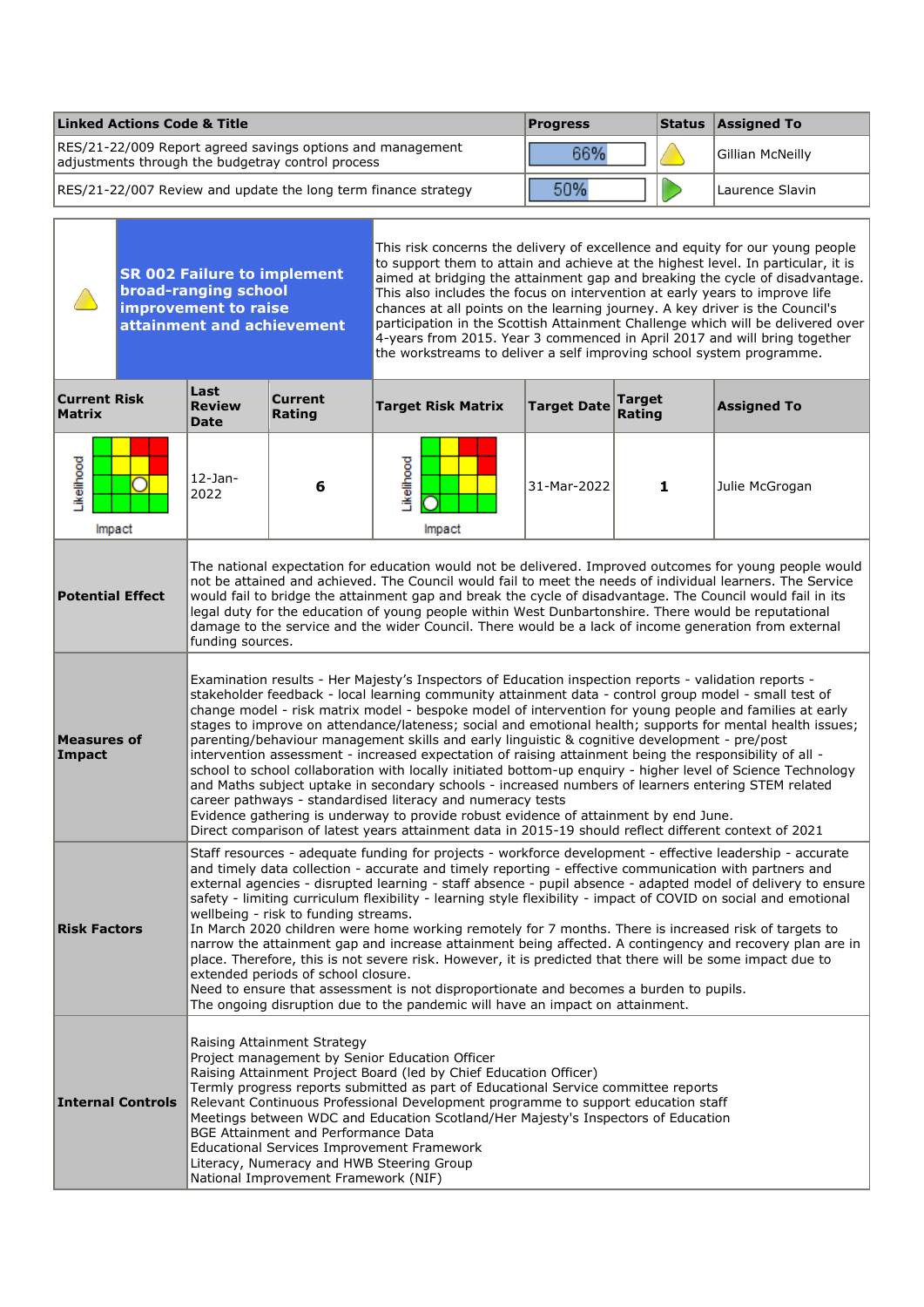|                                                                                          | <b>Education Recovery Plan</b>                                                                                                                                                                                                                                                                                                                                                                                                                                                                                                      |                 |               |                                  |  |  |  |
|------------------------------------------------------------------------------------------|-------------------------------------------------------------------------------------------------------------------------------------------------------------------------------------------------------------------------------------------------------------------------------------------------------------------------------------------------------------------------------------------------------------------------------------------------------------------------------------------------------------------------------------|-----------------|---------------|----------------------------------|--|--|--|
| Latest Note                                                                              | Building on achievements made since 2015 the service is developing plans to both accelerate and embed<br>progress in academic sessions 2021/22 and 2022/23, these plans are being reviewed to reflect the<br>refreshed SAC programme. The key risk to ongoing progress is SG's plan for a tapered SAC funding model<br>between 2022 to 2026.                                                                                                                                                                                        |                 |               |                                  |  |  |  |
| <b>Risk Opportunity</b>                                                                  | Improved attainment - improved attendance - reduced exclusions - reduced violent incidents - reduction<br>requirement for targeted support over time - reduction requirement for specialist placements over time -<br>improved learning & community engagement - children/pupils at risk identified earlier and more effectively<br>- more empowered community providing self-sustaining peer support - increase in the percentage and<br>range of positive destinations over time - increased access to digital learning resources |                 |               |                                  |  |  |  |
| <b>Linked Actions Code &amp; Title</b>                                                   |                                                                                                                                                                                                                                                                                                                                                                                                                                                                                                                                     | <b>Progress</b> | <b>Status</b> | <b>Assigned To</b>               |  |  |  |
|                                                                                          | ELA/21-22/DP/01 Deliver the best start in learning                                                                                                                                                                                                                                                                                                                                                                                                                                                                                  | 75%             |               | Kathy Morrison                   |  |  |  |
|                                                                                          | Andrew Brown; Julie<br>30%<br>ELA/21-22/DP/03 Increase attainment and positive destinations<br>McGrogan                                                                                                                                                                                                                                                                                                                                                                                                                             |                 |               |                                  |  |  |  |
| 35%<br>ELA/21-22/DP/04 Review and improve support for reducing inequity<br>Claire Cusick |                                                                                                                                                                                                                                                                                                                                                                                                                                                                                                                                     |                 |               |                                  |  |  |  |
| quality of learning and teaching                                                         | ELA/21-22/DP/05 Develop empowered leadership to provide the highest                                                                                                                                                                                                                                                                                                                                                                                                                                                                 |                 |               | Claire Cusick; Julie<br>McGrogan |  |  |  |

|                                      | <b>SR 003 Councils Assets</b>                                                                                                                                                                                                                                                                                                                                               |                                                                                                                                                                                                                                                                |                                                                                                                                                                                                                                                                                                                                                             | Risk: That the Council's assets and facilities are not fully fit for purpose with<br>consequent adverse impact on our ability to deliver efficient and effective<br>services. Assets included in this assessment are; the Council's property<br>portfolio, housing stock, roads and lighting, fleet and open space                                                                                                                                                                                                                                                                                                                                                       |                    |                         |                    |  |  |
|--------------------------------------|-----------------------------------------------------------------------------------------------------------------------------------------------------------------------------------------------------------------------------------------------------------------------------------------------------------------------------------------------------------------------------|----------------------------------------------------------------------------------------------------------------------------------------------------------------------------------------------------------------------------------------------------------------|-------------------------------------------------------------------------------------------------------------------------------------------------------------------------------------------------------------------------------------------------------------------------------------------------------------------------------------------------------------|--------------------------------------------------------------------------------------------------------------------------------------------------------------------------------------------------------------------------------------------------------------------------------------------------------------------------------------------------------------------------------------------------------------------------------------------------------------------------------------------------------------------------------------------------------------------------------------------------------------------------------------------------------------------------|--------------------|-------------------------|--------------------|--|--|
| <b>Current Risk</b><br><b>Matrix</b> | Last                                                                                                                                                                                                                                                                                                                                                                        | <b>Review</b><br><b>Date</b>                                                                                                                                                                                                                                   | <b>Current</b><br>Rating                                                                                                                                                                                                                                                                                                                                    | <b>Target Risk Matrix</b>                                                                                                                                                                                                                                                                                                                                                                                                                                                                                                                                                                                                                                                | <b>Target Date</b> | <b>Target</b><br>Rating | <b>Assigned To</b> |  |  |
| Likelihood<br>C<br>Impact            |                                                                                                                                                                                                                                                                                                                                                                             | $12$ -Jan-<br>2022                                                                                                                                                                                                                                             | 4                                                                                                                                                                                                                                                                                                                                                           | Likelihood<br>Craig Jardine; Michelle<br>31-Mar-2022<br>4<br>Lynn; Gail Macfarlane;<br>Alan Young<br>Impact                                                                                                                                                                                                                                                                                                                                                                                                                                                                                                                                                              |                    |                         |                    |  |  |
| <b>Potential Effect</b>              |                                                                                                                                                                                                                                                                                                                                                                             |                                                                                                                                                                                                                                                                | - Assets are not utilised in the most effective and efficient manner<br>Service cannot be properly delivered to the satisfaction of service users<br>- Service users seek alternative service provision<br>-Increase in reactive maintenance costs/ demand/ volume<br>-Council assets in poor conditions<br>-Council assets fail to meet relevant standards |                                                                                                                                                                                                                                                                                                                                                                                                                                                                                                                                                                                                                                                                          |                    |                         |                    |  |  |
| <b>Measures of</b><br>Impact         |                                                                                                                                                                                                                                                                                                                                                                             | - Condition surveys<br><b>Suitability surveys</b><br>- Road Condition SPI<br>- Customer perceptions of service delivery<br>- Investment levels in upkeep and improvement of asset base and facilities<br>-Asset user satisfaction -Operating costs and savings |                                                                                                                                                                                                                                                                                                                                                             |                                                                                                                                                                                                                                                                                                                                                                                                                                                                                                                                                                                                                                                                          |                    |                         |                    |  |  |
| <b>Risk Factors</b>                  |                                                                                                                                                                                                                                                                                                                                                                             | adopted network.                                                                                                                                                                                                                                               |                                                                                                                                                                                                                                                                                                                                                             | Adequacy of funding available to improve asset base<br>- Adequacy of staff resources allocated to the area of asset management<br>- Council buildings/ assets deemed to be unfit for existing purpose<br>- Economic conditions may reduce level of potential capital receipts from surplus property sales<br>-Over one third of the road network is in need of repair and the current long term capital funding only<br>sustains a steady state condition of the road network<br>- Increased public liability claims due to poor condition of roads network<br>- Increase public liability claims due to poor condition of footpaths and roads which are not part of our |                    |                         |                    |  |  |
| <b>Internal Controls</b>             | - Corporate Asset Management Strategy (scheduled refresh in 2nd half of 2021/22 year)<br>- Learning Estate Strategy<br>- Capital Investment Team<br>- Capital project meetings are carried out monthly in addition to project specific meetings.<br>- Property Asset Management Plan<br>HRA Capital Investment Programme (refreshed and delivered annually)<br>Capital plan |                                                                                                                                                                                                                                                                |                                                                                                                                                                                                                                                                                                                                                             |                                                                                                                                                                                                                                                                                                                                                                                                                                                                                                                                                                                                                                                                          |                    |                         |                    |  |  |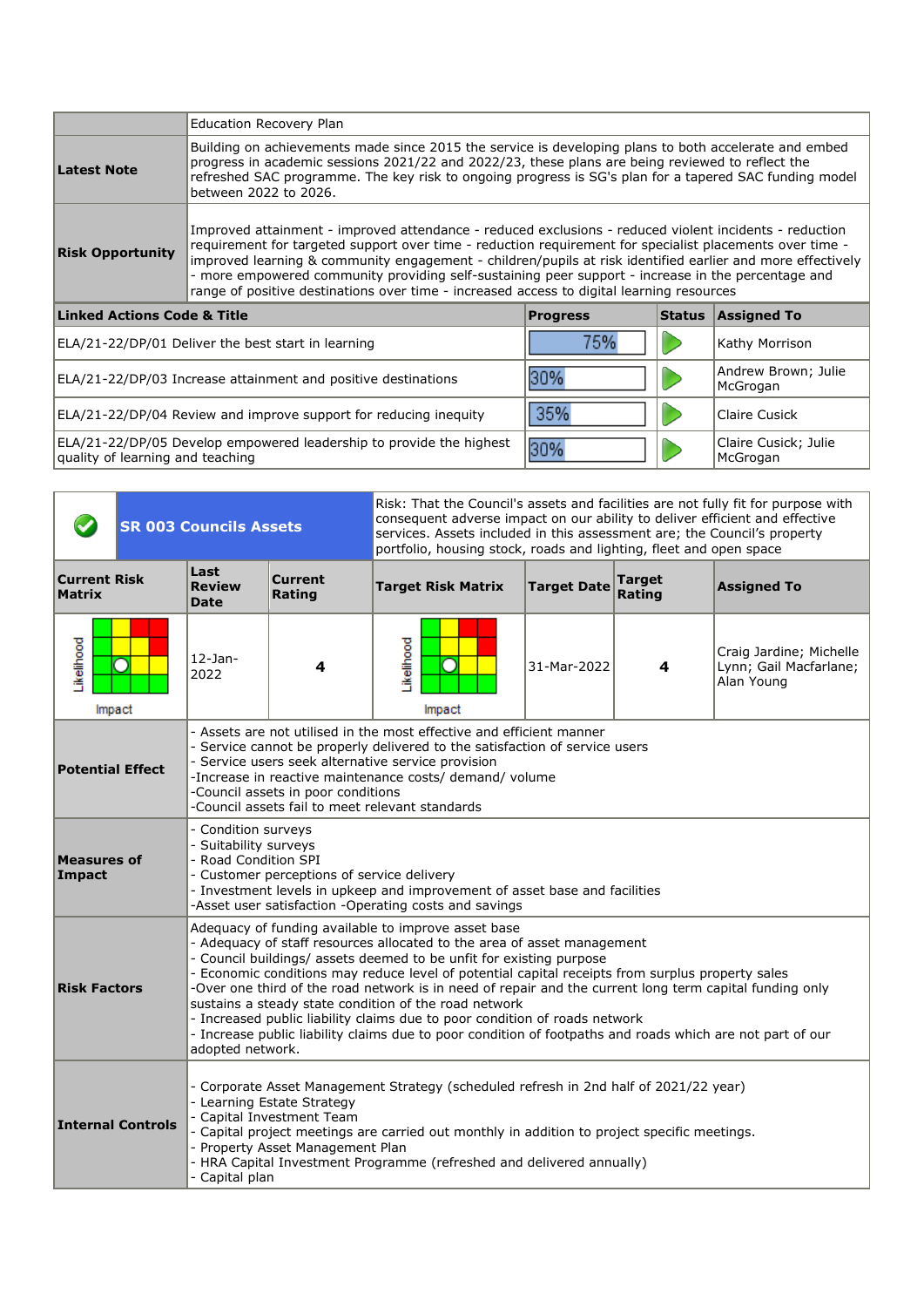|                                                                                                                                                           | Roads and Lighting Asset Implementation Plan<br>- Fleet Asset Implementation<br>- Open Space Asset Implementation Plan<br>- Detailed asset database that shows relevant information on a<br>property by property basis in relation to operational, non-operational and HRA properties.<br>- Sustainability Policy<br>- More Homes Better Home Project Board. |                                                                                                                                                                                                                                                                                                                                                                                                                                                                                                                                                                                                                                                                                                                                                                                                                                                                                                                                     |               |                    |  |  |  |  |
|-----------------------------------------------------------------------------------------------------------------------------------------------------------|--------------------------------------------------------------------------------------------------------------------------------------------------------------------------------------------------------------------------------------------------------------------------------------------------------------------------------------------------------------|-------------------------------------------------------------------------------------------------------------------------------------------------------------------------------------------------------------------------------------------------------------------------------------------------------------------------------------------------------------------------------------------------------------------------------------------------------------------------------------------------------------------------------------------------------------------------------------------------------------------------------------------------------------------------------------------------------------------------------------------------------------------------------------------------------------------------------------------------------------------------------------------------------------------------------------|---------------|--------------------|--|--|--|--|
| <b>Latest Note</b>                                                                                                                                        | The current plan will continue into 2022/23. The new 5 year Corporate Asset Management Strategy and<br>Property Action Plan will be developed in 2022/23 to ensure it meets the aspirations of the new Strategic<br>Plan.                                                                                                                                    |                                                                                                                                                                                                                                                                                                                                                                                                                                                                                                                                                                                                                                                                                                                                                                                                                                                                                                                                     |               |                    |  |  |  |  |
| <b>Risk Opportunity</b>                                                                                                                                   | lottery, Historic and Environment Scotland)<br>- Prioritised Building Upgrade Plan<br>significantly through reduced maintenance, energy<br>consumption and carbon output.<br>technology.                                                                                                                                                                     | -Enhance reputation of Council by being able to improve Council<br>-Estate, assets and service delivery (e.g. new school buildings, operational building upgrades, office and<br>depot rationalisation projects, housing investment programme to meet SHQS/EESSH, roads upgrade<br>programme, vehicle replacement programme, greenspace upgrade projects)<br>- Enhance employee "feel good" factor by providing modern<br>office accommodation equipped with up to date IT facilities<br>-Improved satisfaction from tenants and public building users<br>- Secure external funding for development of assets (e.g. EC,<br>- The continued implementation of the energy efficient street<br>lighting project will both improve the asset and reduce costs<br>- The effect of these energy efficiencies has demonstrated<br>that significant savings and environmental benefit can be achieved through the utilisation of developing |               |                    |  |  |  |  |
| <b>Linked Actions Code &amp; Title</b>                                                                                                                    |                                                                                                                                                                                                                                                                                                                                                              | <b>Progress</b>                                                                                                                                                                                                                                                                                                                                                                                                                                                                                                                                                                                                                                                                                                                                                                                                                                                                                                                     | <b>Status</b> | <b>Assigned To</b> |  |  |  |  |
| Fleet Strategy)                                                                                                                                           | R&N/21-22/021 Review the composition of the vehicle fleet and ensure<br>the conversion from the current diesel powered fleet to a low /zero CO2<br>emissions fleet is implemented in a planned and sustainable way (via                                                                                                                                      | 60%                                                                                                                                                                                                                                                                                                                                                                                                                                                                                                                                                                                                                                                                                                                                                                                                                                                                                                                                 |               | Kenny Lang         |  |  |  |  |
| SD&P/2022/CAM/01 Develop and implement new Corporate Asset<br>management plan 2021-26                                                                     | 75%                                                                                                                                                                                                                                                                                                                                                          |                                                                                                                                                                                                                                                                                                                                                                                                                                                                                                                                                                                                                                                                                                                                                                                                                                                                                                                                     | Craig Jardine |                    |  |  |  |  |
| plan                                                                                                                                                      | SD&P/2022/CAM/02 Develop and implement new Property Asset action                                                                                                                                                                                                                                                                                             | 75%                                                                                                                                                                                                                                                                                                                                                                                                                                                                                                                                                                                                                                                                                                                                                                                                                                                                                                                                 |               | Craig Jardine      |  |  |  |  |
| SD&P/2022/HAI/01 Ensure the Council's Housing stock progresses<br>80%<br>towards the achievement of the energy efficiency standard for social<br>housing. |                                                                                                                                                                                                                                                                                                                                                              |                                                                                                                                                                                                                                                                                                                                                                                                                                                                                                                                                                                                                                                                                                                                                                                                                                                                                                                                     |               | Alan Young         |  |  |  |  |
| 2021/22                                                                                                                                                   | SD&P/2022/HAI/02 Deliver the HRA Capital Investment programme for                                                                                                                                                                                                                                                                                            | 80%                                                                                                                                                                                                                                                                                                                                                                                                                                                                                                                                                                                                                                                                                                                                                                                                                                                                                                                                 |               | Alan Young         |  |  |  |  |

| <b>SR 004 Information</b><br><b>Technology</b> |  |                                      | Failure to keep pace with changing technology environment during periods of<br>austerity and supplier rather than business led change |                                                                                                                                                                                                                                                                                                                                      |                    |                         |                                                                                                                                                                                                                          |
|------------------------------------------------|--|--------------------------------------|---------------------------------------------------------------------------------------------------------------------------------------|--------------------------------------------------------------------------------------------------------------------------------------------------------------------------------------------------------------------------------------------------------------------------------------------------------------------------------------|--------------------|-------------------------|--------------------------------------------------------------------------------------------------------------------------------------------------------------------------------------------------------------------------|
| <b>Current Risk</b><br><b>Matrix</b>           |  | Last<br><b>Review</b><br><b>Date</b> | <b>Current</b><br>Rating                                                                                                              | <b>Target Risk Matrix</b>                                                                                                                                                                                                                                                                                                            | <b>Target Date</b> | <b>Target</b><br>Rating | <b>Assigned To</b>                                                                                                                                                                                                       |
| <b>kelihood</b><br>Impact                      |  | $07-$ Jan-<br>2022                   | $\overline{\mathbf{2}}$                                                                                                               | ikelihood<br>Impact                                                                                                                                                                                                                                                                                                                  | 31-Mar-2022        | 2                       | James Gallacher;<br>Patricia Kerr; Brian<br>Miller                                                                                                                                                                       |
| <b>Potential Effect</b>                        |  |                                      | effectively to changing need.                                                                                                         | A lack of consistent, sufficiently robust planning in respect of ICT arrangements is likely to result in the<br>Council being ill prepared to meet future demands in key service areas and lacking the capacity to respond                                                                                                           |                    |                         |                                                                                                                                                                                                                          |
| Measures of<br>Impact                          |  | complete                             | firewall configurations etc                                                                                                           | - Extent of wireless connections in the Council network – all schools and refurbished Office accommodation<br>- Number of ICT Help Desk calls resolved within half day - exceeding target of 35%. Target was increased.<br>leading to ineffective management information) – several channel shift projects delivered and more are in |                    |                         | - Degree of compliance with security controls to prevent data loss through poor o/s patching, cyber attack,<br>- Extent of functionality development in key Council systems (i.e. lack of development beyond base system |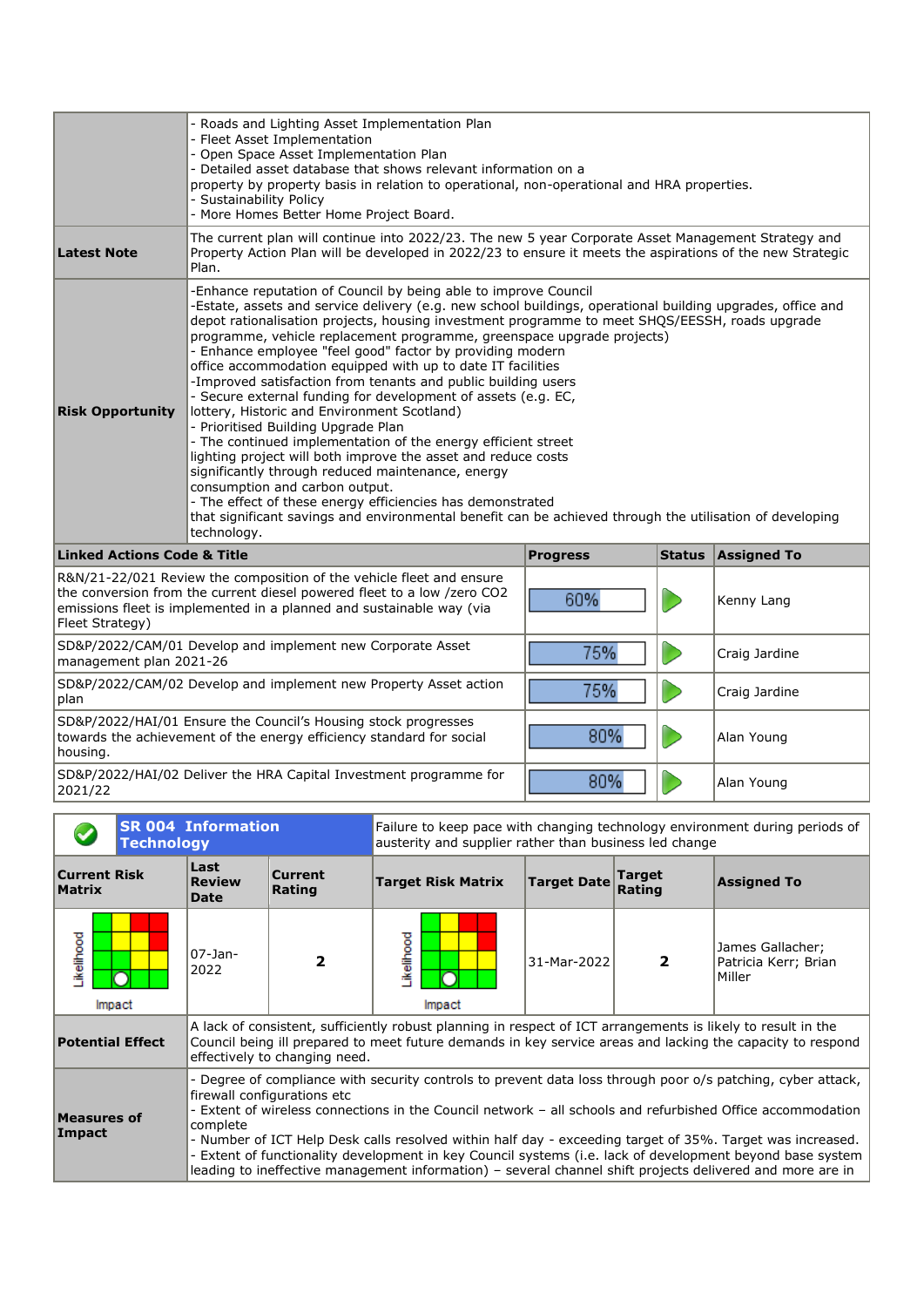| <b>Risk Factors</b>                    | progress Workforce mgnt self service, Housing mgnt system replacement, CMIS upgraded and hosted,<br>increased volume of web and intranet traffic, SEEMIS replacement, streamlined financial and purchasing<br>processes, document management.<br>- Fit for purpose Council website, delivering information and services to a significant percentage of the<br>Council's customers.<br>- Provide efficient desktop services to meet changing workforce flexibility and property rationalisation<br>requirements. Thin client deployment complete in corporate estate and started in Education. 5-year Device<br>replacement programme in place.<br>- Implementation of mobile and flexible working, enabling a downsizing of required office accommodation<br>through enabling people to work more efficiently and to adopt a more flexible policy towards office<br>accommodation and desk provision. Bridge St, Aurora, CTCO, Municipal, Church St complete.<br>- Broadband speed in the Council area - WDC has 2nd highest broadband speeds in Scotland.<br>Investigating funding options for fibre network.<br>Insufficient resourcing of ICT developments so that benefits and opportunities identified are not realised<br>- poor network security controls implemented. lack of intrusion detections alerts, failure to respond to audit<br>/ PSN test findings and recommendations, insufficient resources allocated to security tasks. Service<br>redesigned and resources aligned to security tasks and improved monitoring processes and tools<br>implemented. Additional tools being purchased to help support remote working environment.<br>- Poor project and programme change management arrangements. |                 |               |                                                    |  |  |  |  |
|----------------------------------------|-----------------------------------------------------------------------------------------------------------------------------------------------------------------------------------------------------------------------------------------------------------------------------------------------------------------------------------------------------------------------------------------------------------------------------------------------------------------------------------------------------------------------------------------------------------------------------------------------------------------------------------------------------------------------------------------------------------------------------------------------------------------------------------------------------------------------------------------------------------------------------------------------------------------------------------------------------------------------------------------------------------------------------------------------------------------------------------------------------------------------------------------------------------------------------------------------------------------------------------------------------------------------------------------------------------------------------------------------------------------------------------------------------------------------------------------------------------------------------------------------------------------------------------------------------------------------------------------------------------------------------------------------------------------------------------------------------------------------|-----------------|---------------|----------------------------------------------------|--|--|--|--|
|                                        | - Poor quality of mobile communication provision.<br>- Poor uptake on channel shift                                                                                                                                                                                                                                                                                                                                                                                                                                                                                                                                                                                                                                                                                                                                                                                                                                                                                                                                                                                                                                                                                                                                                                                                                                                                                                                                                                                                                                                                                                                                                                                                                                   |                 |               |                                                    |  |  |  |  |
| <b>Internal Controls</b>               | - Capital programme established for technology refresh projects<br>- Information & Communication Technology (ICT) Policy<br>- Governance structures such as ICT Steering Board, Education ICT Steering Board, Digital Transformation<br>Board in place to support integrated planning and decision making in relation to ICT<br>- Use of both internal IT resources from across the Council and skilled specialist advisers in key areas<br>- Fit for purpose data centre (with remote back up site). Shared data centre went live in Dec 2014 and<br>replacement WDC data centre live January 2018. WDC and EDC are taking a lead role on data centre<br>sharing across Scotland                                                                                                                                                                                                                                                                                                                                                                                                                                                                                                                                                                                                                                                                                                                                                                                                                                                                                                                                                                                                                                     |                 |               |                                                    |  |  |  |  |
| <b>Latest Note</b>                     | Jan 2022. Council spend plans continue to include investment in technology thereby demonstrating the<br>Council's ongoing commitment to technology solutions and improvements.                                                                                                                                                                                                                                                                                                                                                                                                                                                                                                                                                                                                                                                                                                                                                                                                                                                                                                                                                                                                                                                                                                                                                                                                                                                                                                                                                                                                                                                                                                                                        |                 |               |                                                    |  |  |  |  |
| <b>Risk Opportunity</b>                | -COVID-19 has increased the number of users and services working remotely. Several manual processes<br>amended and driving process reviews across the Council. Opportunity to redesign infrastructure and<br>introduce new tools to support hybrid working environments.<br>- rapid deployment of conferencing technologies has helped drive demand and give visibility to importance<br>and suitability of digital technologies and processes<br>- annual network penetration tests<br>- Annual PSN compliance audit<br>- Annual External Audit on ICT Controls<br>- Continued investment and Modernisation of ICT infrastructure and its focus on network security and<br>resilience.<br>- Provide 21st century state of the art technology for employees and service users<br>- Rationalise IT systems<br>- Use of innovative IT linked service delivery models to effect change<br>- Provide Council employees with secure access to email and supporting systems at times and locations of<br>choice<br>Increased use of mobile devices eg tablet devices and mobile phones.<br>- Provide self service style systems to employees and the local community                                                                                                                                                                                                                                                                                                                                                                                                                                                                                                                                                        |                 |               |                                                    |  |  |  |  |
| <b>Linked Actions Code &amp; Title</b> |                                                                                                                                                                                                                                                                                                                                                                                                                                                                                                                                                                                                                                                                                                                                                                                                                                                                                                                                                                                                                                                                                                                                                                                                                                                                                                                                                                                                                                                                                                                                                                                                                                                                                                                       | <b>Progress</b> | <b>Status</b> | <b>Assigned To</b>                                 |  |  |  |  |
| projects                               | P&T/2022/ICT/01 Support the Councils transformation and improvement                                                                                                                                                                                                                                                                                                                                                                                                                                                                                                                                                                                                                                                                                                                                                                                                                                                                                                                                                                                                                                                                                                                                                                                                                                                                                                                                                                                                                                                                                                                                                                                                                                                   | 50%             |               | James Gallacher;<br>Patricia Kerr; Brian<br>Miller |  |  |  |  |
| Council wide services                  | P&T/2022/ICT/02 Deliver secure and compliant infrastructure to support                                                                                                                                                                                                                                                                                                                                                                                                                                                                                                                                                                                                                                                                                                                                                                                                                                                                                                                                                                                                                                                                                                                                                                                                                                                                                                                                                                                                                                                                                                                                                                                                                                                | 33%             |               | James Gallacher;<br>Patricia Kerr; Brian<br>Miller |  |  |  |  |
| ICT service                            | P&T/2022/ICT/03 Deliver process and technology improvements to the                                                                                                                                                                                                                                                                                                                                                                                                                                                                                                                                                                                                                                                                                                                                                                                                                                                                                                                                                                                                                                                                                                                                                                                                                                                                                                                                                                                                                                                                                                                                                                                                                                                    | 60%             |               | James Gallacher;<br>Patricia Kerr; Brian<br>Miller |  |  |  |  |
|                                        | WFP/P&T/21-22/05/ICT Build succession planning and explore and initiate<br>workforce shadowing/ transfer opportunities across P&T                                                                                                                                                                                                                                                                                                                                                                                                                                                                                                                                                                                                                                                                                                                                                                                                                                                                                                                                                                                                                                                                                                                                                                                                                                                                                                                                                                                                                                                                                                                                                                                     | 75%             |               | Patricia Kerr                                      |  |  |  |  |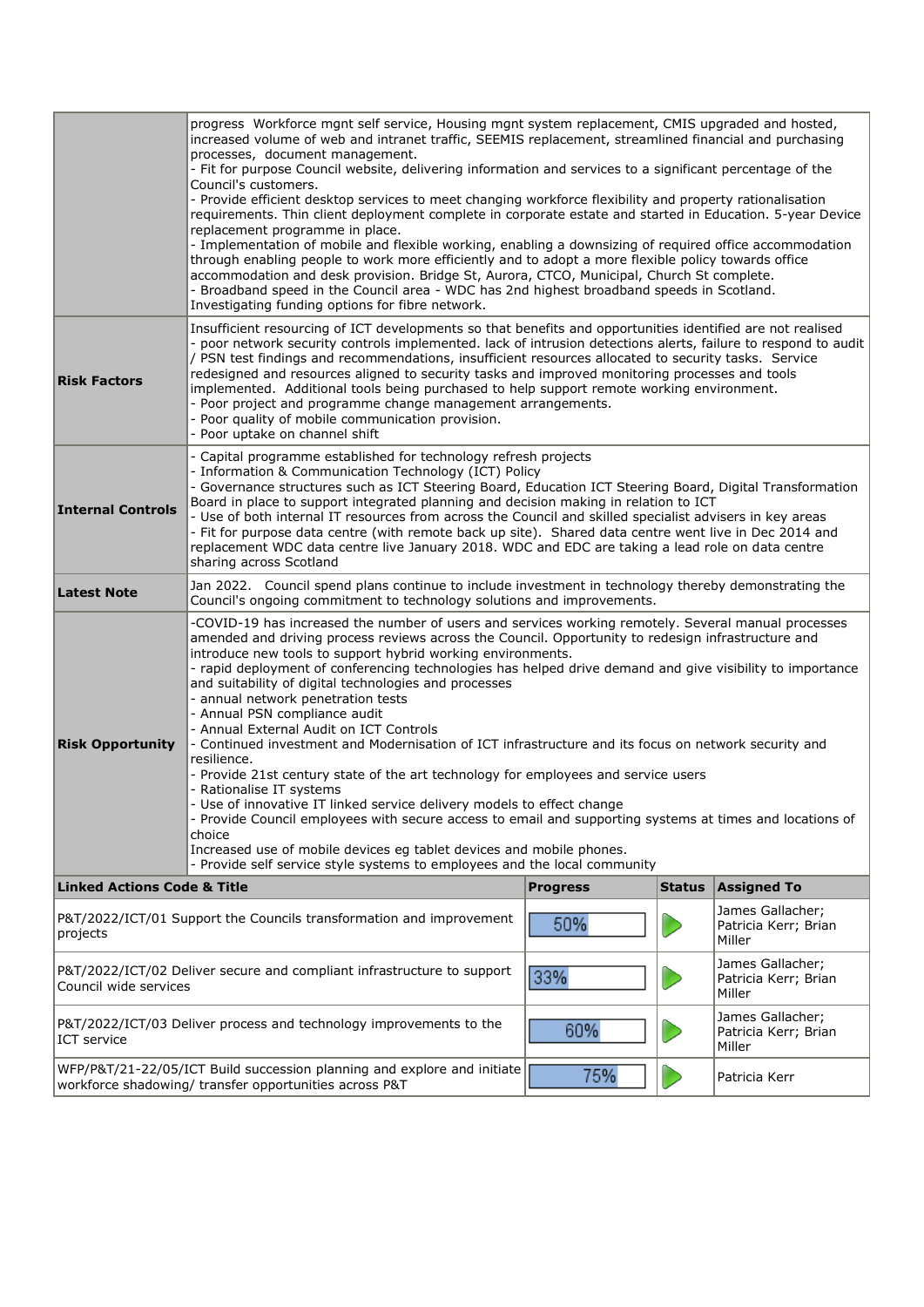|                                                                                                                                                                                                   | <b>SR 005 Partnerships</b>                                                                       |                                                                     | The Council fails to engage adequately with partnership bodies                                                                                                                                                                                                                                                                                                                  |             |      |                     |  |  |
|---------------------------------------------------------------------------------------------------------------------------------------------------------------------------------------------------|--------------------------------------------------------------------------------------------------|---------------------------------------------------------------------|---------------------------------------------------------------------------------------------------------------------------------------------------------------------------------------------------------------------------------------------------------------------------------------------------------------------------------------------------------------------------------|-------------|------|---------------------|--|--|
| <b>Current Risk</b><br><b>Matrix</b>                                                                                                                                                              | Last<br><b>Review</b><br><b>Date</b>                                                             | <b>Current</b><br>Rating                                            | <b>Target</b><br><b>Target Risk Matrix</b><br><b>Target Date</b><br><b>Assigned To</b><br>Rating                                                                                                                                                                                                                                                                                |             |      |                     |  |  |
| Likelihood<br>Impact                                                                                                                                                                              | $12$ -Jan-<br>2022                                                                               | з                                                                   | Likelihood<br>Impact                                                                                                                                                                                                                                                                                                                                                            | 31-Mar-2022 | 3    | Amanda Graham       |  |  |
| <b>Potential Effect</b>                                                                                                                                                                           |                                                                                                  |                                                                     | failure of partnership impacts on Councils obligations under Community Empowerment Act                                                                                                                                                                                                                                                                                          |             |      |                     |  |  |
| <b>Measures of</b><br>Impact                                                                                                                                                                      |                                                                                                  | partnership response to COVID19<br>positive partnership inspections | Successful delivery of LOIP and supporting plans                                                                                                                                                                                                                                                                                                                                |             |      |                     |  |  |
| <b>Risk Factors</b>                                                                                                                                                                               |                                                                                                  |                                                                     | -COVID19 response is agency specific and leads to gaps and missed opportunities<br>- inability to deliver improved outcomes which require strong partnership activity<br>Council's reputation is adversely affected through a failed partnership arrangement                                                                                                                    |             |      |                     |  |  |
| <b>Internal Controls</b>                                                                                                                                                                          |                                                                                                  |                                                                     | Robust partnership arrangements through community planning partnership<br>Align the Council's strategic plan with the Local Outcome Improvement Plan (LOIP)<br>Ensure that partners have signed up to deliver on the outcomes and targets set in the LOIP<br>Develop data sharing protocols with partner agencies<br>Participate in reform agenda as it impacts on Council area |             |      |                     |  |  |
| <b>Latest Note</b>                                                                                                                                                                                |                                                                                                  |                                                                     | No change to risk assessment. Whilst the Community Planning Partnership is now being managed under a<br>shared service agreement, it is well established with strong partnership working arrangements in place<br>reducing likelihood of this risk being realised.                                                                                                              |             |      |                     |  |  |
| <b>Risk Opportunity</b>                                                                                                                                                                           |                                                                                                  |                                                                     | Position West Dunbartonshire as a modernising Council                                                                                                                                                                                                                                                                                                                           |             |      |                     |  |  |
|                                                                                                                                                                                                   | <b>Linked Actions Code &amp; Title</b><br><b>Assigned To</b><br><b>Status</b><br><b>Progress</b> |                                                                     |                                                                                                                                                                                                                                                                                                                                                                                 |             |      |                     |  |  |
| H&E/2022/CT/02 Develop a detailed Delivery Plan through consultation<br>66%<br>with CPWD and the local community to ensure the aims of the CE<br><b>Elaine Troup</b><br>Strategy are deliverable. |                                                                                                  |                                                                     |                                                                                                                                                                                                                                                                                                                                                                                 |             |      |                     |  |  |
| for Community Councils                                                                                                                                                                            |                                                                                                  |                                                                     | H&E/2022/CT/03 Complete the Review of the Scheme for Establishment                                                                                                                                                                                                                                                                                                              | 33%         |      | <b>Elaine Troup</b> |  |  |
| long-term sustainable model for WDC                                                                                                                                                               |                                                                                                  |                                                                     | CCF/2022/CO/01 Review Community Planning arrangements to create a                                                                                                                                                                                                                                                                                                               |             | 100% | Amanda Graham       |  |  |

| <b>SR 006 Citizens and</b><br>communities |                                                                                                                                                                                                                                                                                                                                                                                                                                                 |                                                                                                                                                                                     | The risk is that the Council does not establish or maintain positive<br>communications with local residents and the communities it represents |                                                             |                    |                         |                    |
|-------------------------------------------|-------------------------------------------------------------------------------------------------------------------------------------------------------------------------------------------------------------------------------------------------------------------------------------------------------------------------------------------------------------------------------------------------------------------------------------------------|-------------------------------------------------------------------------------------------------------------------------------------------------------------------------------------|-----------------------------------------------------------------------------------------------------------------------------------------------|-------------------------------------------------------------|--------------------|-------------------------|--------------------|
| <b>Current Risk</b><br><b>Matrix</b>      |                                                                                                                                                                                                                                                                                                                                                                                                                                                 | Last<br><b>Review</b><br><b>Date</b>                                                                                                                                                | <b>Current</b><br>Rating                                                                                                                      | <b>Target Risk Matrix</b>                                   | <b>Target Date</b> | <b>Target</b><br>Rating | <b>Assigned To</b> |
| Likelihood                                | Impact                                                                                                                                                                                                                                                                                                                                                                                                                                          | $12$ -Jan-<br>2022                                                                                                                                                                  | 4                                                                                                                                             | ikelihood<br>Impact                                         | 31-Mar-2022        | $\overline{2}$          | Amanda Graham      |
| <b>Potential Effect</b>                   |                                                                                                                                                                                                                                                                                                                                                                                                                                                 |                                                                                                                                                                                     | -reputational damage to council services<br>-lack of trust in service provision                                                               | - Tensions develop with citizens and local community groups |                    |                         |                    |
| Measures of<br>Impact                     |                                                                                                                                                                                                                                                                                                                                                                                                                                                 | - informed and engaged citizens participating in consultation activity<br>- telephone survey monthly, quarterly and annual measures<br>-increased social media engagement and reach |                                                                                                                                               |                                                             |                    |                         |                    |
|                                           | pace of change in response to COVID19 means services may not be communicating fully and effectively<br>citizens may be suffering from information overwhelm and not engage in the high volume of updates being<br>shared by services<br><b>Risk Factors</b><br>Services are having to change and update plans in response to new information - meaning it can be<br>difficult to keep up with current position and ensure the message is shared |                                                                                                                                                                                     |                                                                                                                                               |                                                             |                    |                         |                    |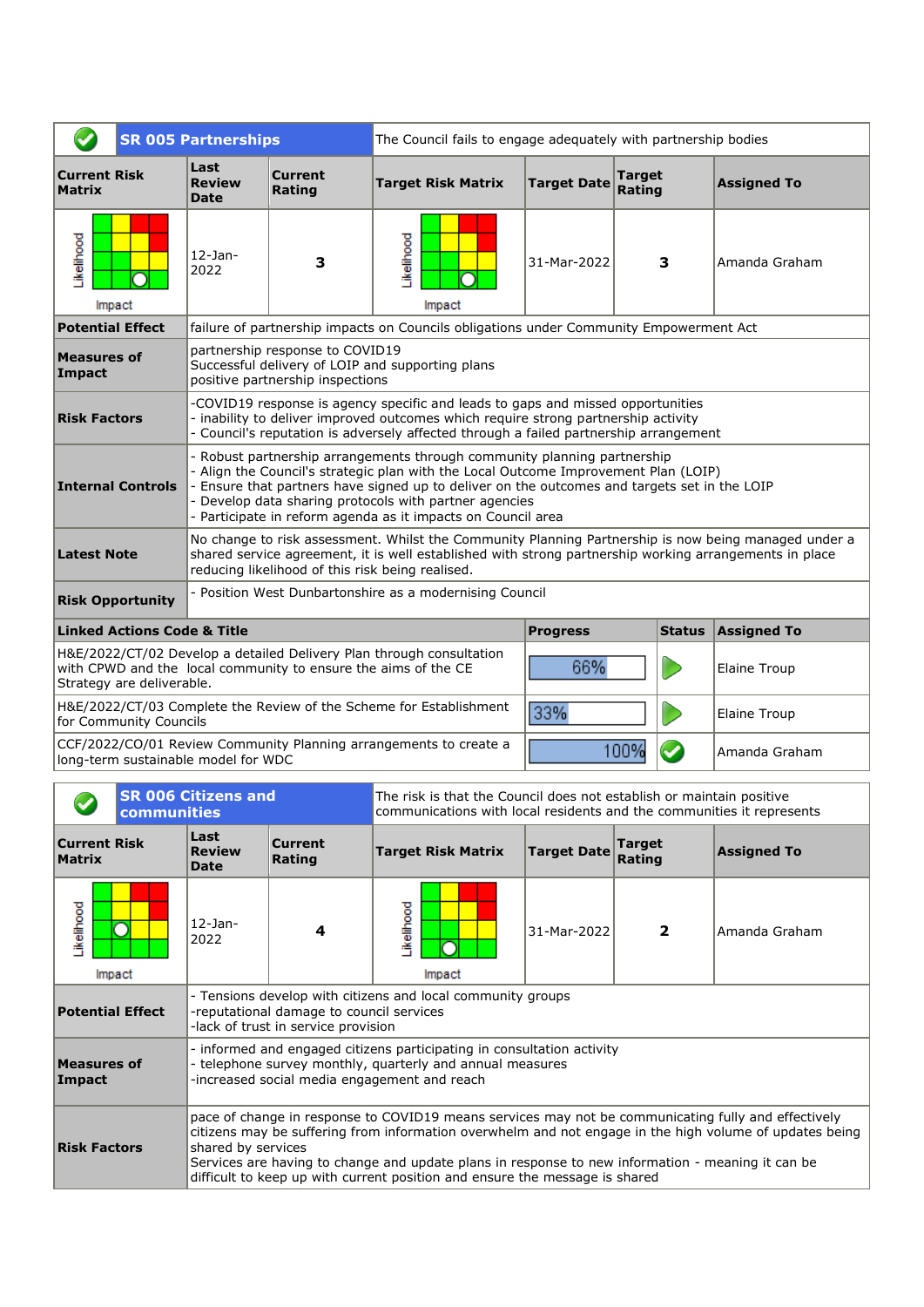|                                                                                                                                                      | Lack of appropriate staff development / skills may be lacking to support new model of service delivery<br>inequity of engagement across the partnership on key local issues<br>council seen as unresponsive to community if feedback from engagement not acted upon<br>apathy within communities leads to little or no engagement<br>some community groups feel their voices are not being heard |                 |               |                    |  |  |  |
|------------------------------------------------------------------------------------------------------------------------------------------------------|--------------------------------------------------------------------------------------------------------------------------------------------------------------------------------------------------------------------------------------------------------------------------------------------------------------------------------------------------------------------------------------------------|-----------------|---------------|--------------------|--|--|--|
| <b>Internal Controls</b>                                                                                                                             | Ensure robust mechanisms for public feedback (Embedding the Strategic Engagement Framework)<br>- Annual budget consultation events<br>- Citizens Panel<br>- Open Forum questions at Council meetings<br>- continue to deliver 4 issues of housing news each year<br>delivery of effective communications and public information through social media<br>use of telephone survey                  |                 |               |                    |  |  |  |
| <b>Latest Note</b>                                                                                                                                   | We continue to promote and ensure strong communications and engagement through the Engaging<br>Communities Framework. As well as gathering resident feedback, we ensure that key information is<br>communicated through a variety of media channels including online, social media and publications such as<br>Housing News.                                                                     |                 |               |                    |  |  |  |
| <b>Risk Opportunity</b>                                                                                                                              | citizens are more comfortable with the digital platform as a result of the enforced cessation of face to face<br>services - this presents an opportunity to modernise communication<br>Community Empowerment Act<br>participation requests<br>asset transfer                                                                                                                                     |                 |               |                    |  |  |  |
| <b>Linked Actions Code &amp; Title</b>                                                                                                               |                                                                                                                                                                                                                                                                                                                                                                                                  | <b>Progress</b> | <b>Status</b> | <b>Assigned To</b> |  |  |  |
|                                                                                                                                                      | CCF/2122/SR/02 Produce four publications of Housing News per year                                                                                                                                                                                                                                                                                                                                | 75%             |               | Amanda Graham      |  |  |  |
| CCF/2122/SR/03 Gather Citizens feedback through regular engagement<br>75%<br>Amanda Graham<br>channels including Citizens Panel and Telephone Survey |                                                                                                                                                                                                                                                                                                                                                                                                  |                 |               |                    |  |  |  |
| channels to residents                                                                                                                                | CCF/2122/SR/01 Ensure communications are widely distributed across all                                                                                                                                                                                                                                                                                                                           | 100%            |               | Amanda Graham      |  |  |  |

| <b>SR 007 Health and Safety of</b><br><b>Employees and Others</b>                                                                                                                                                                                                                                                                                                                                                                                                                                                                                                                                                                                                                                                                                                                                                                                                            |                                                                                                                                                                                                                                                                                                                                                                                                                                                                                                  |                                      |                          | in the provision of an effective health and safety management system or in<br>culture.                                                                                                                                                                                                                      |                    |                         | Failure to meet the Council's duty to protect the health, safety and welfare of<br>its employees and other people who might be affected by its business, either<br>ensuring adherence to that system as part of an embedded health and safety |
|------------------------------------------------------------------------------------------------------------------------------------------------------------------------------------------------------------------------------------------------------------------------------------------------------------------------------------------------------------------------------------------------------------------------------------------------------------------------------------------------------------------------------------------------------------------------------------------------------------------------------------------------------------------------------------------------------------------------------------------------------------------------------------------------------------------------------------------------------------------------------|--------------------------------------------------------------------------------------------------------------------------------------------------------------------------------------------------------------------------------------------------------------------------------------------------------------------------------------------------------------------------------------------------------------------------------------------------------------------------------------------------|--------------------------------------|--------------------------|-------------------------------------------------------------------------------------------------------------------------------------------------------------------------------------------------------------------------------------------------------------------------------------------------------------|--------------------|-------------------------|-----------------------------------------------------------------------------------------------------------------------------------------------------------------------------------------------------------------------------------------------|
| <b>Current Risk</b><br><b>Matrix</b>                                                                                                                                                                                                                                                                                                                                                                                                                                                                                                                                                                                                                                                                                                                                                                                                                                         |                                                                                                                                                                                                                                                                                                                                                                                                                                                                                                  | Last<br><b>Review</b><br><b>Date</b> | <b>Current</b><br>Rating | <b>Target Risk Matrix</b>                                                                                                                                                                                                                                                                                   | <b>Target Date</b> | <b>Target</b><br>Rating | <b>Assigned To</b>                                                                                                                                                                                                                            |
| Likelihood<br>Impact                                                                                                                                                                                                                                                                                                                                                                                                                                                                                                                                                                                                                                                                                                                                                                                                                                                         |                                                                                                                                                                                                                                                                                                                                                                                                                                                                                                  | $17-$ Jan-<br>2022                   | 4                        | Likelihood<br>Impact                                                                                                                                                                                                                                                                                        | 31-Mar-2022        | 4                       | John Duffy; Alison<br>McBride                                                                                                                                                                                                                 |
|                                                                                                                                                                                                                                                                                                                                                                                                                                                                                                                                                                                                                                                                                                                                                                                                                                                                              | Risk of an employee, service user, pupil (young person)or member of the public being seriously / fatally<br>injured by fault of the Council. There are various risks associated with the outcome: reputational risk<br><b>Potential Effect</b><br>regarding negative publicity; financial risk in terms of claims management compensation to the injured<br>party; risk of prosecution by the HSE resulting in a fine or, Chief Officers / Chief Executive being subject to<br>criminal charges. |                                      |                          |                                                                                                                                                                                                                                                                                                             |                    |                         |                                                                                                                                                                                                                                               |
| <b>Measures of</b><br>Impact                                                                                                                                                                                                                                                                                                                                                                                                                                                                                                                                                                                                                                                                                                                                                                                                                                                 |                                                                                                                                                                                                                                                                                                                                                                                                                                                                                                  |                                      |                          | Time and cost associated with in-house/HSE investigation. Service delivery impact in terms of injury-<br>related absence and potentially enforced cessation of work activities. Impact of legal proceedings, in terms<br>of costs, potential reputational damage and, worst case, risk of criminal charges. |                    |                         |                                                                                                                                                                                                                                               |
| <b>Risk Factors</b>                                                                                                                                                                                                                                                                                                                                                                                                                                                                                                                                                                                                                                                                                                                                                                                                                                                          |                                                                                                                                                                                                                                                                                                                                                                                                                                                                                                  |                                      |                          | Resources, robust policies and practices, adequate H&S strategy.                                                                                                                                                                                                                                            |                    |                         |                                                                                                                                                                                                                                               |
| • Council has in place a robust H&S policy and strategy (and separate Fire Risk Management Strategy) that<br>includes service specific health and safety plans, duties and responsibilities for Chief Officers, managers<br>and employees.<br>• Adequate H&S resources in place to fulfil statutory obligations in terms of the Health and Safety at Work<br>etc. Act and the Management of Health and Safety at Work Regulations.<br><b>Internal Controls</b><br>• Embedded H&S culture that discusses H&S issues at a top level and cascades throughout the organisation<br>through the health and safety committee system.<br>• Monthly reports to PMRG on organisational safety performance.<br>• Each link H&S Officer attends Chief Officer meeting to report on service safety performance<br>•Chief Officers have H&S committees at Directorate and Corporate level. |                                                                                                                                                                                                                                                                                                                                                                                                                                                                                                  |                                      |                          |                                                                                                                                                                                                                                                                                                             |                    |                         |                                                                                                                                                                                                                                               |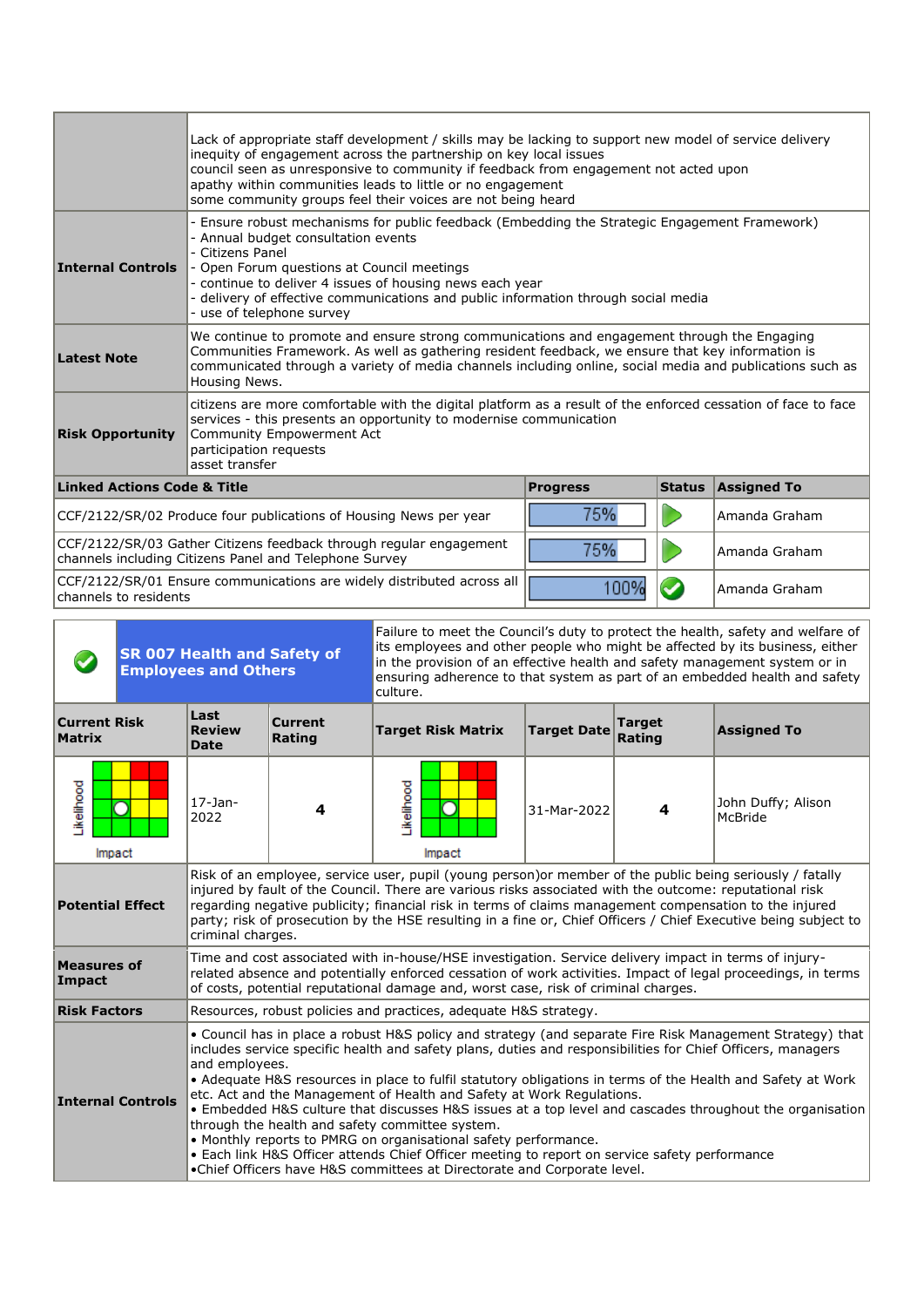|                                                                                                                                                                    | • Workplace inspection and audit programme.<br>• Service risk profiling.<br>• H&S training needs analysis for every employee group.<br>• Toolbox talks take place at directorate level.<br>• Monthly health and safety communication published on the intranet.<br>• The Council has in place a Trade Union Health and Safety Partnership Agreement.<br>. Council promotes health and safety training for TUs to diploma level.<br>• Closely following Scottish Government quidance in the COVID route map which includes a phased return<br>to office working. |  |  |                            |  |  |  |
|--------------------------------------------------------------------------------------------------------------------------------------------------------------------|-----------------------------------------------------------------------------------------------------------------------------------------------------------------------------------------------------------------------------------------------------------------------------------------------------------------------------------------------------------------------------------------------------------------------------------------------------------------------------------------------------------------------------------------------------------------|--|--|----------------------------|--|--|--|
| Latest Note                                                                                                                                                        | Target Risk was reviewed and given current pandemic no change.                                                                                                                                                                                                                                                                                                                                                                                                                                                                                                  |  |  |                            |  |  |  |
| <b>Risk Opportunity</b>                                                                                                                                            | Demonstrate to committees, elected members, Trade Unions, employees, the community and other<br>external partners of robust H&S culture.                                                                                                                                                                                                                                                                                                                                                                                                                        |  |  |                            |  |  |  |
| <b>Linked Actions Code &amp; Title</b><br><b>Assigned To</b><br><b>Status</b><br><b>Progress</b>                                                                   |                                                                                                                                                                                                                                                                                                                                                                                                                                                                                                                                                                 |  |  |                            |  |  |  |
| P&T/2022/H&S/01 Embed an organisational health and safety culture<br>62%<br>though extending organisational use of Figtree and understanding of<br>health & safety |                                                                                                                                                                                                                                                                                                                                                                                                                                                                                                                                                                 |  |  | John Duffy; Anna<br>Murray |  |  |  |

|                                      | <b>SR 008 Threat of Cyber-attack</b> |                                                                                                                                                                                                                                                                                                                                                                                                                                                                                                                                                 |                          | Data, systems and/or infrastructure are impacted as result of security attacks<br>which are increasing in number at a time when this threat is already placing<br>demands on resources to deliver increased levels of security controls. |                    |                  |                    |  |  |
|--------------------------------------|--------------------------------------|-------------------------------------------------------------------------------------------------------------------------------------------------------------------------------------------------------------------------------------------------------------------------------------------------------------------------------------------------------------------------------------------------------------------------------------------------------------------------------------------------------------------------------------------------|--------------------------|------------------------------------------------------------------------------------------------------------------------------------------------------------------------------------------------------------------------------------------|--------------------|------------------|--------------------|--|--|
| <b>Current Risk</b><br><b>Matrix</b> |                                      | Last<br><b>Review</b><br><b>Date</b>                                                                                                                                                                                                                                                                                                                                                                                                                                                                                                            | <b>Current</b><br>Rating | <b>Target Risk Matrix</b>                                                                                                                                                                                                                | <b>Target Date</b> | Target<br>Rating | <b>Assigned To</b> |  |  |
| Likelihood<br>Impact                 |                                      | 07-Jan-<br>2022                                                                                                                                                                                                                                                                                                                                                                                                                                                                                                                                 | 9                        | Likelihood<br>Impact                                                                                                                                                                                                                     | 31-Mar-2022        | 4                | Iain Kerr          |  |  |
| <b>Potential Effect</b>              |                                      | • Disruption of Services impacting service delivery to citizens<br>• Loss of Data<br>• Staff and Citizen data loss with the potential for misuse such as identity fraud<br>. Mis-information being delivered to the public via WDC communication channels<br>. Potential for significant fines currently under the Data Protection Act and from May 2018 under the<br>provisions of the General Data Protection Regulations<br>· Reputational damage<br>. Redirection of resources to deal with the effects of an attack and away from BAU work |                          |                                                                                                                                                                                                                                          |                    |                  |                    |  |  |
| <b>Measures of</b><br>Impact         |                                      | • Recorded attempts from external sources to breach council cyber defences<br>• Recorded cyber related incidents in the Cyber incident log<br>• Quantity of breaches/incidents reported to the Information Commissioners Office<br>• Fines levied for breaches                                                                                                                                                                                                                                                                                  |                          |                                                                                                                                                                                                                                          |                    |                  |                    |  |  |
| <b>Risk Factors</b>                  |                                      | • Inappropriate Cyber defences at the perimeter of the council networks<br>• Inappropriate delivery of security patches to desktop and server estates                                                                                                                                                                                                                                                                                                                                                                                           |                          |                                                                                                                                                                                                                                          |                    |                  |                    |  |  |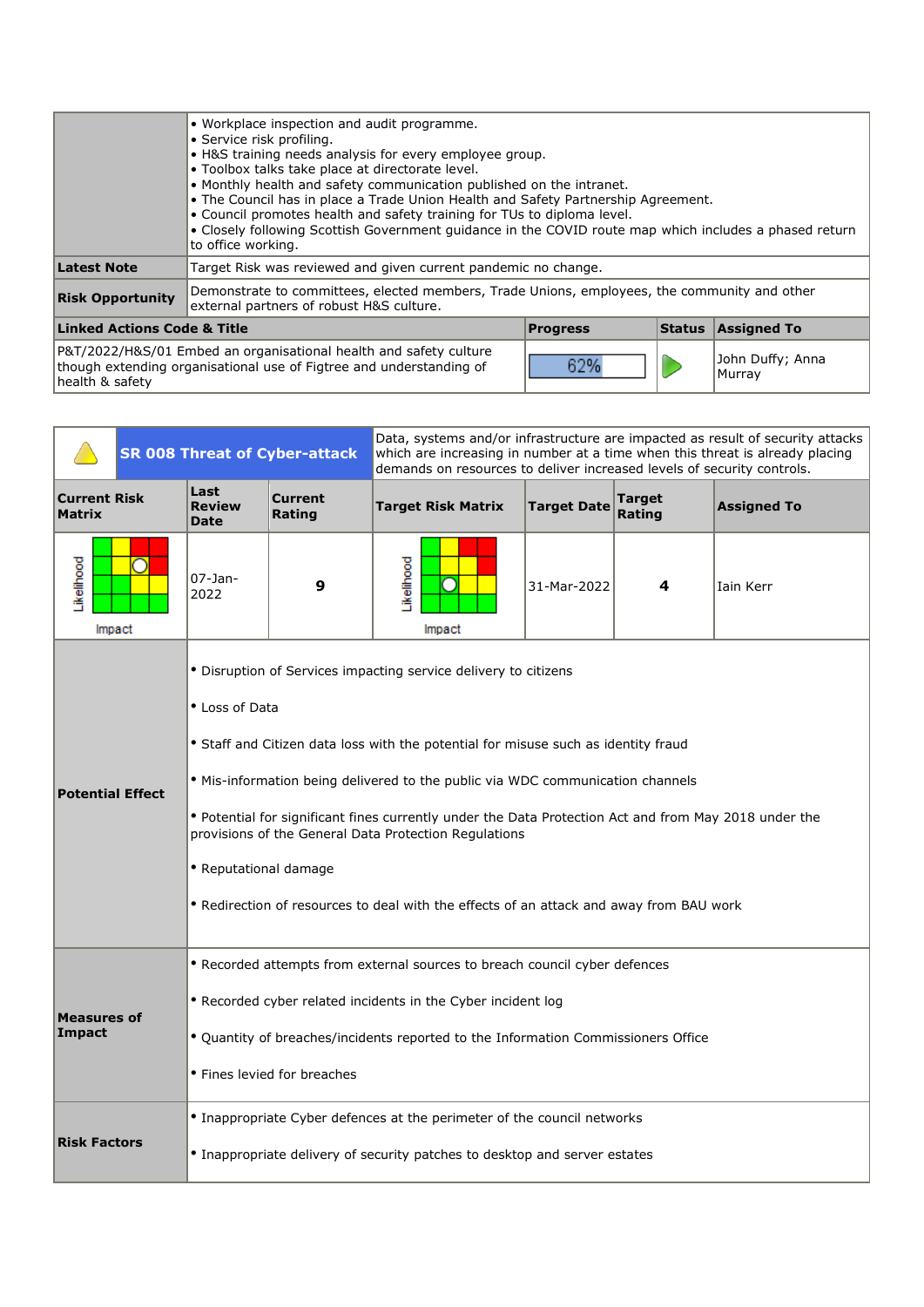|                                                                                                                                                                 | • Compliance with security standards such as PSN, PCI, Public Sector Action Plan on Cyber resilience for<br>Scotland                                                                                                                                                                                                                                                                                                                                                                                                                                                                                                                                                                                                                                                                                                                                                                                                                                                                                                                                       |  |                                                    |  |  |  |  |  |  |
|-----------------------------------------------------------------------------------------------------------------------------------------------------------------|------------------------------------------------------------------------------------------------------------------------------------------------------------------------------------------------------------------------------------------------------------------------------------------------------------------------------------------------------------------------------------------------------------------------------------------------------------------------------------------------------------------------------------------------------------------------------------------------------------------------------------------------------------------------------------------------------------------------------------------------------------------------------------------------------------------------------------------------------------------------------------------------------------------------------------------------------------------------------------------------------------------------------------------------------------|--|----------------------------------------------------|--|--|--|--|--|--|
|                                                                                                                                                                 | • Continually changing threat landscape                                                                                                                                                                                                                                                                                                                                                                                                                                                                                                                                                                                                                                                                                                                                                                                                                                                                                                                                                                                                                    |  |                                                    |  |  |  |  |  |  |
|                                                                                                                                                                 | • Maintaining relevant skill sets among employee group / cost of securing expert resources                                                                                                                                                                                                                                                                                                                                                                                                                                                                                                                                                                                                                                                                                                                                                                                                                                                                                                                                                                 |  |                                                    |  |  |  |  |  |  |
|                                                                                                                                                                 | . Implementation of internal Policies on Patching and hardware/software hardening and expanded during<br>COVID to patch thin build devices remotely.                                                                                                                                                                                                                                                                                                                                                                                                                                                                                                                                                                                                                                                                                                                                                                                                                                                                                                       |  |                                                    |  |  |  |  |  |  |
|                                                                                                                                                                 | • Annual PSN compliance audit including a comprehensive IT Health Check                                                                                                                                                                                                                                                                                                                                                                                                                                                                                                                                                                                                                                                                                                                                                                                                                                                                                                                                                                                    |  |                                                    |  |  |  |  |  |  |
|                                                                                                                                                                 | • Governance structure in place, ICT Steering Board consisting of senior management and relevant<br>stakeholders meeting bi-monthly or as required in response to incidents/events                                                                                                                                                                                                                                                                                                                                                                                                                                                                                                                                                                                                                                                                                                                                                                                                                                                                         |  |                                                    |  |  |  |  |  |  |
|                                                                                                                                                                 | • Programme of Internal and External ICT audits                                                                                                                                                                                                                                                                                                                                                                                                                                                                                                                                                                                                                                                                                                                                                                                                                                                                                                                                                                                                            |  |                                                    |  |  |  |  |  |  |
|                                                                                                                                                                 | • PCI working group                                                                                                                                                                                                                                                                                                                                                                                                                                                                                                                                                                                                                                                                                                                                                                                                                                                                                                                                                                                                                                        |  |                                                    |  |  |  |  |  |  |
| <b>Internal Controls</b>                                                                                                                                        | • Information Security/Data Protection forum                                                                                                                                                                                                                                                                                                                                                                                                                                                                                                                                                                                                                                                                                                                                                                                                                                                                                                                                                                                                               |  |                                                    |  |  |  |  |  |  |
|                                                                                                                                                                 | • Multiple layers of Cyber defences                                                                                                                                                                                                                                                                                                                                                                                                                                                                                                                                                                                                                                                                                                                                                                                                                                                                                                                                                                                                                        |  |                                                    |  |  |  |  |  |  |
|                                                                                                                                                                 | • Network Segration                                                                                                                                                                                                                                                                                                                                                                                                                                                                                                                                                                                                                                                                                                                                                                                                                                                                                                                                                                                                                                        |  |                                                    |  |  |  |  |  |  |
|                                                                                                                                                                 | • Rolling programme of security awareness sessions                                                                                                                                                                                                                                                                                                                                                                                                                                                                                                                                                                                                                                                                                                                                                                                                                                                                                                                                                                                                         |  |                                                    |  |  |  |  |  |  |
|                                                                                                                                                                 | • Interagency and cross Council working groups and sharing.                                                                                                                                                                                                                                                                                                                                                                                                                                                                                                                                                                                                                                                                                                                                                                                                                                                                                                                                                                                                |  |                                                    |  |  |  |  |  |  |
|                                                                                                                                                                 | • National Digital Office / Scottish Government Public Sector Security programme and guidance                                                                                                                                                                                                                                                                                                                                                                                                                                                                                                                                                                                                                                                                                                                                                                                                                                                                                                                                                              |  |                                                    |  |  |  |  |  |  |
| <b>Latest Note</b>                                                                                                                                              | Jan 2022. Recent cyber threats coupled with attackers focus on exploiting vulnerabilities means the risk<br>profile remains as significant however the Council is investing in mitigating technologies which helps to<br>mitigate the likelihood.  Monitoring and management of the ICT estate continues to be a key priority for<br>the ICT service. Lack of user awareness within organisations remains one of the biggest Cyber Security<br>threats, with global ransomware attacks increasing worldwide by 62 percent during 19/20. To combat this<br>we have undertaken a number of information and training events to Elected Members, the Joint<br>Consultative Forum and senior management within WDC. Work has also taken place to improve our<br>security posture in line with the national Public Sector Action plan (PSAP). Monitoring of the National Cyber<br>Security Centre (NCSC) Cyber Security guidance continues to take place in light of any changes regarding<br>the geopolitical instability in Ukraine and the surrounding areas. |  |                                                    |  |  |  |  |  |  |
|                                                                                                                                                                 | • Increase Cyber resilience and awareness for staff, members and citizens                                                                                                                                                                                                                                                                                                                                                                                                                                                                                                                                                                                                                                                                                                                                                                                                                                                                                                                                                                                  |  |                                                    |  |  |  |  |  |  |
| <b>Risk Opportunity</b>                                                                                                                                         | • Contribute to Scottish Government Public Sector Action Plan on Cyber resilience for Scotland<br>• Upskill employees to address current and emerging threats                                                                                                                                                                                                                                                                                                                                                                                                                                                                                                                                                                                                                                                                                                                                                                                                                                                                                              |  |                                                    |  |  |  |  |  |  |
|                                                                                                                                                                 | • Increased employee awareness across Council                                                                                                                                                                                                                                                                                                                                                                                                                                                                                                                                                                                                                                                                                                                                                                                                                                                                                                                                                                                                              |  |                                                    |  |  |  |  |  |  |
| <b>Linked Actions Code &amp; Title</b><br><b>Progress</b><br><b>Status</b><br><b>Assigned To</b>                                                                |                                                                                                                                                                                                                                                                                                                                                                                                                                                                                                                                                                                                                                                                                                                                                                                                                                                                                                                                                                                                                                                            |  |                                                    |  |  |  |  |  |  |
| P&T/2022/ICT/01 Support the Councils transformation and improvement<br>projects                                                                                 | 50%                                                                                                                                                                                                                                                                                                                                                                                                                                                                                                                                                                                                                                                                                                                                                                                                                                                                                                                                                                                                                                                        |  | James Gallacher;<br>Patricia Kerr; Brian<br>Miller |  |  |  |  |  |  |
| James Gallacher;<br>P&T/2022/ICT/02 Deliver secure and compliant infrastructure to support<br>30%<br>Patricia Kerr; Brian<br>Council wide services<br>Miller    |                                                                                                                                                                                                                                                                                                                                                                                                                                                                                                                                                                                                                                                                                                                                                                                                                                                                                                                                                                                                                                                            |  |                                                    |  |  |  |  |  |  |
| James Gallacher;<br>P&T/2022/ICT/03 Deliver process and technology improvements to the<br>60%<br>Patricia Kerr; Brian<br><b>ICT</b> service<br>Miller           |                                                                                                                                                                                                                                                                                                                                                                                                                                                                                                                                                                                                                                                                                                                                                                                                                                                                                                                                                                                                                                                            |  |                                                    |  |  |  |  |  |  |
| WFP/P&T/21-22/04/ICT Support Digital Transformation implementation<br>75%<br>Patricia Kerr<br>and plan through ROI, consultancy only where necessary skills not |                                                                                                                                                                                                                                                                                                                                                                                                                                                                                                                                                                                                                                                                                                                                                                                                                                                                                                                                                                                                                                                            |  |                                                    |  |  |  |  |  |  |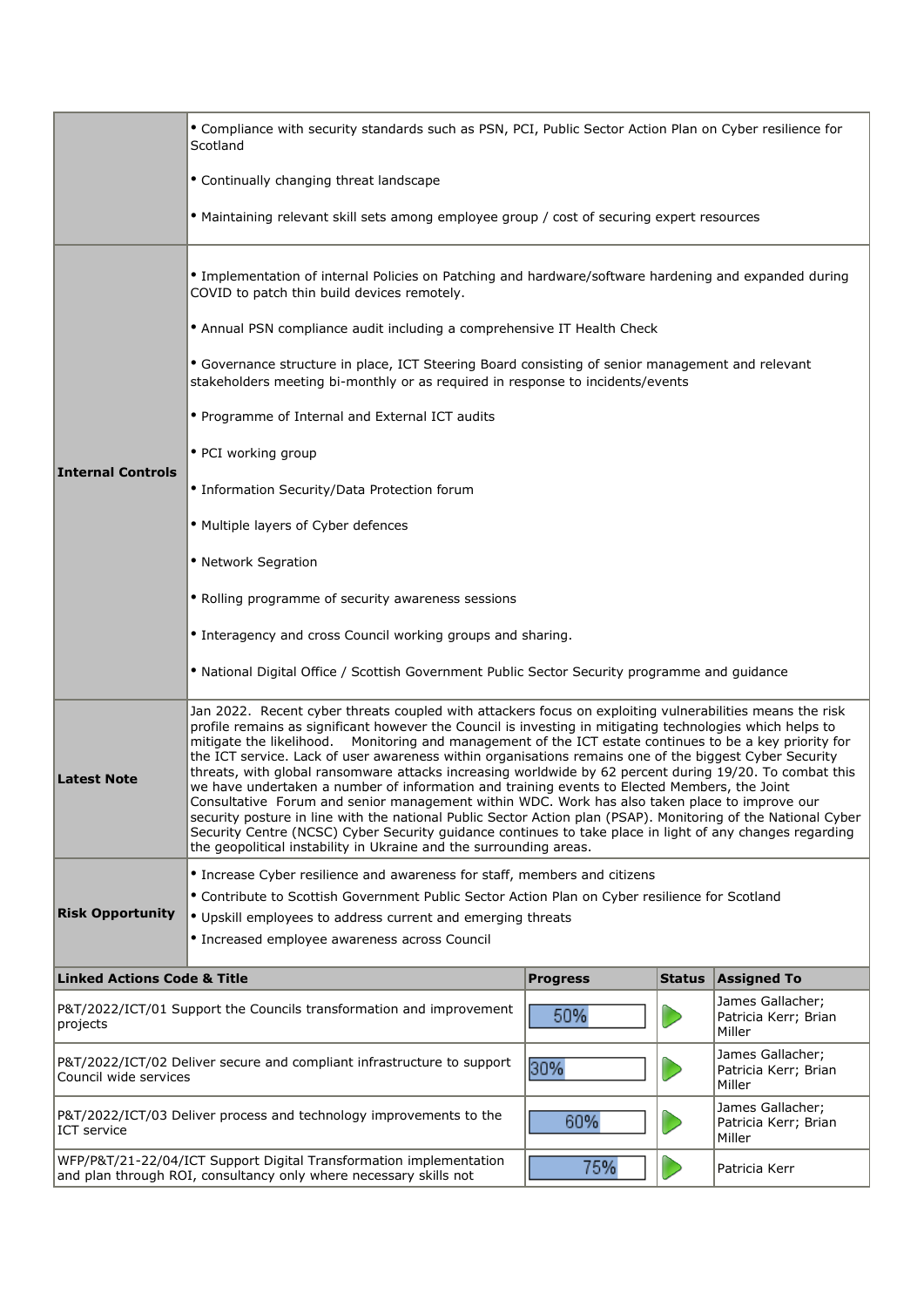| internally available                                              |                                                                                                                                                                                                                                                                                                                                                                                                                                                                                                                                           |                                                                                                                                    |                                                                                                                                                                                                                                                                                                                       |                    |                         |   |                                                                                                                                                              |
|-------------------------------------------------------------------|-------------------------------------------------------------------------------------------------------------------------------------------------------------------------------------------------------------------------------------------------------------------------------------------------------------------------------------------------------------------------------------------------------------------------------------------------------------------------------------------------------------------------------------------|------------------------------------------------------------------------------------------------------------------------------------|-----------------------------------------------------------------------------------------------------------------------------------------------------------------------------------------------------------------------------------------------------------------------------------------------------------------------|--------------------|-------------------------|---|--------------------------------------------------------------------------------------------------------------------------------------------------------------|
| workforce shadowing/ transfer opportunities across P&T            |                                                                                                                                                                                                                                                                                                                                                                                                                                                                                                                                           |                                                                                                                                    | WFP/P&T/21-22/05/ICT Build succession planning and explore and initiate                                                                                                                                                                                                                                               | 75%                |                         |   | Patricia Kerr                                                                                                                                                |
| <b>SR 009 Failure to deliver the</b><br><b>Early Years Agenda</b> |                                                                                                                                                                                                                                                                                                                                                                                                                                                                                                                                           |                                                                                                                                    | eligible 2 year olds and all 3 and 4 year olds has been revised to August<br>2021. There is no risk to West Dunbartonshire Council as the statutory<br>entitlement was delivered by May 2021 for all eligible 2 year olds and<br>entitlement for all 3 and 4 year olds.                                               |                    |                         |   | Timescales for delivery of 1140 hours has been revised by the SG due to the<br>impact of COVID 19 on progress with delivery. The statutory delivery date for |
| <b>Current Risk</b><br><b>Matrix</b>                              | Last<br><b>Review</b><br><b>Date</b>                                                                                                                                                                                                                                                                                                                                                                                                                                                                                                      | <b>Current</b><br>Rating                                                                                                           | <b>Target Risk Matrix</b>                                                                                                                                                                                                                                                                                             | <b>Target Date</b> | <b>Target</b><br>Rating |   | <b>Assigned To</b>                                                                                                                                           |
| Likelihood<br>Impact                                              | $12$ -Jan-<br>2022                                                                                                                                                                                                                                                                                                                                                                                                                                                                                                                        | 3                                                                                                                                  | Likelihood<br>Impact                                                                                                                                                                                                                                                                                                  | 31-Mar-2022        |                         | 3 | Kathy Morrison                                                                                                                                               |
| <b>Potential Effect</b>                                           | Reputational damage                                                                                                                                                                                                                                                                                                                                                                                                                                                                                                                       | Failure to meet our statutory duties<br>Partner providers may be adversely affected                                                | Failure to meet the Scottish Governments delivery plan to increase free ELC hours<br>Children would not receive the best start in life                                                                                                                                                                                |                    |                         |   |                                                                                                                                                              |
| <b>Measures of</b><br>Impact                                      | Care Inspectorate standards<br>All ELC meet the National Standard Criteria<br>Key project milestones<br>Scottish Government requirements<br>Parental expectations<br>Key personnel positions                                                                                                                                                                                                                                                                                                                                              |                                                                                                                                    |                                                                                                                                                                                                                                                                                                                       |                    |                         |   |                                                                                                                                                              |
| <b>Risk Factors</b>                                               |                                                                                                                                                                                                                                                                                                                                                                                                                                                                                                                                           | Recruitment of suitable staffing for centres<br>Creation of flexible delivery model<br>Successful transition to new delivery model | Maintaining level of Scottish Government investment<br>Availability of contractors within project timescales<br>Staff engagement with the Early Years Strategy<br>Quality of communication with parents and staff<br>Impact of closure due to COVID-19 will delay some projects                                       |                    |                         |   |                                                                                                                                                              |
| <b>Internal Controls</b>                                          | Reports to Education Services Committee<br>Early Learning and Childcare Strategy 2016 - 20<br>Care Inspectorate<br>Children and Young Peoples Act (S) 2014<br><b>Education Governance Board</b><br>Revised implementation plan for recovery<br>Revised DLO building programme of works for outstanding projects<br>Early Years Implementation Board<br>Financial reports - budget monitoring and review<br>Inter departmental working<br>Partnership SLA's<br>Workforce Development<br>Reports to Scottish Government Improvement Service |                                                                                                                                    |                                                                                                                                                                                                                                                                                                                       |                    |                         |   |                                                                                                                                                              |
| <b>Latest Note</b>                                                |                                                                                                                                                                                                                                                                                                                                                                                                                                                                                                                                           |                                                                                                                                    | There are capital projects remaining in our ELC plan, specifically these are building and service<br>improvement projects which require to meet Care Inspectorate and Environmental standards. 5 ELC were<br>awaiting reinspection, of the 5 two have been reinspected with positive evaluations of 'GOOD' and above. |                    |                         |   |                                                                                                                                                              |
| <b>Risk Opportunity</b>                                           | Statutory consultation is planned for the end of the current school session.<br>Parents and children will receive a more flexible childcare service<br>Greater opportunities to tackle the impacts of inequalities on the very young and vulnerable children<br>Improvement in quality assessment and moderation and interactive play-based methodologies across the<br>Early Level<br>Accessible provision will play a vital role in reducing the poverty related attainment gap through high                                            |                                                                                                                                    |                                                                                                                                                                                                                                                                                                                       |                    |                         |   |                                                                                                                                                              |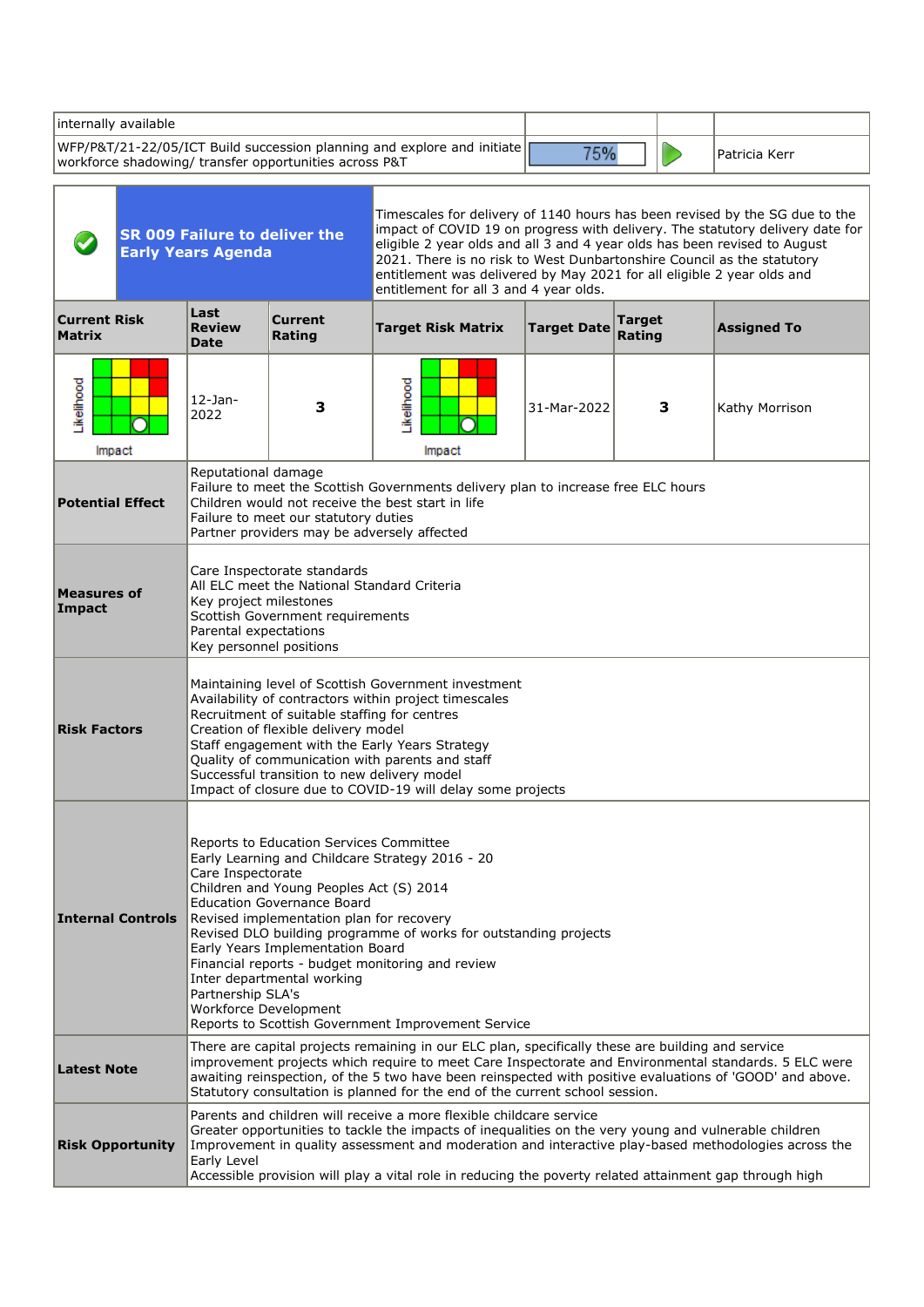|                                                                                                                                                        | quality early learning and childcare<br>Opportunities for professional learning to meet the standard required |                 |              |                    |  |  |  |  |  |
|--------------------------------------------------------------------------------------------------------------------------------------------------------|---------------------------------------------------------------------------------------------------------------|-----------------|--------------|--------------------|--|--|--|--|--|
| <b>Linked Actions Code &amp; Title</b>                                                                                                                 |                                                                                                               | <b>Progress</b> | Status       | <b>Assigned To</b> |  |  |  |  |  |
| CCF/2022/FM/03 Undertake planning, recruitment and procurement in<br>readiness for expansion of Free School Meals to primary school pupils in<br>P4-P7 | 20%                                                                                                           |                 | Lynda Dinnie |                    |  |  |  |  |  |
| CCF/2022/FM/02 Provide FM support to Early Years 1140 Expansion<br> programme                                                                          |                                                                                                               |                 | Lynda Dinnie |                    |  |  |  |  |  |

|                                      |                                                                                                                                                                                                                                                                                                                                                                                     | Failure to ensure that there is an appropriately resourced workforce in place<br>to meet future organisational needs, either in effectively executing the<br><b>SR 010 Ensure an appropriately</b><br>Council's 2017-22 Workforce Plan, or in ensuring that the Plan is adapted<br>resourced workforce.<br>over time if and when earlier assumed circumstances change.                                                                                                                                                                                                                                                                                                                                                                                                                                                                                                                                                                                                                                                                                           |                                                                                                                      |                                                                 |                    |                  |                    |  |  |
|--------------------------------------|-------------------------------------------------------------------------------------------------------------------------------------------------------------------------------------------------------------------------------------------------------------------------------------------------------------------------------------------------------------------------------------|------------------------------------------------------------------------------------------------------------------------------------------------------------------------------------------------------------------------------------------------------------------------------------------------------------------------------------------------------------------------------------------------------------------------------------------------------------------------------------------------------------------------------------------------------------------------------------------------------------------------------------------------------------------------------------------------------------------------------------------------------------------------------------------------------------------------------------------------------------------------------------------------------------------------------------------------------------------------------------------------------------------------------------------------------------------|----------------------------------------------------------------------------------------------------------------------|-----------------------------------------------------------------|--------------------|------------------|--------------------|--|--|
| <b>Current Risk</b><br><b>Matrix</b> |                                                                                                                                                                                                                                                                                                                                                                                     | Last<br><b>Review</b><br>Date                                                                                                                                                                                                                                                                                                                                                                                                                                                                                                                                                                                                                                                                                                                                                                                                                                                                                                                                                                                                                                    | <b>Current</b><br>Rating                                                                                             | <b>Target Risk Matrix</b>                                       | <b>Target Date</b> | Target<br>Rating | <b>Assigned To</b> |  |  |
| Likelihood                           | Ω<br>Impact                                                                                                                                                                                                                                                                                                                                                                         | $12$ -Jan-<br>2022                                                                                                                                                                                                                                                                                                                                                                                                                                                                                                                                                                                                                                                                                                                                                                                                                                                                                                                                                                                                                                               | 4                                                                                                                    | Likelihood<br>Impact                                            | 31-Mar-2022        | $\overline{2}$   | Alison McBride     |  |  |
|                                      | - Low staff morale<br>- Inability to deliver services effectively<br>Reduced level of service<br><b>Potential Effect</b><br>- Lack of improvement or increase in staff absences<br>Council underachieves as an organisation<br>Employee conflict                                                                                                                                    |                                                                                                                                                                                                                                                                                                                                                                                                                                                                                                                                                                                                                                                                                                                                                                                                                                                                                                                                                                                                                                                                  |                                                                                                                      |                                                                 |                    |                  |                    |  |  |
| Impact                               | - Access to and participation of employees in learning and<br>development activities<br>- Absence rate and trends<br>Employee turnover<br><b>Measures of</b><br>- Grievance, discipline and other monitoring information<br>Employee survey results and associated actions<br>- Reports from external scrutiny bodies and award bodies<br>Benchmarking with appropriate comparators |                                                                                                                                                                                                                                                                                                                                                                                                                                                                                                                                                                                                                                                                                                                                                                                                                                                                                                                                                                                                                                                                  |                                                                                                                      |                                                                 |                    |                  |                    |  |  |
| <b>Risk Factors</b>                  |                                                                                                                                                                                                                                                                                                                                                                                     |                                                                                                                                                                                                                                                                                                                                                                                                                                                                                                                                                                                                                                                                                                                                                                                                                                                                                                                                                                                                                                                                  | a risk to new models of service delivery<br>- Lack of capability to deliver<br>- Workforce unable to adapt to change | - Lack of appropriate development / shortage of skills may pose |                    |                  |                    |  |  |
|                                      | <b>Internal Controls</b>                                                                                                                                                                                                                                                                                                                                                            | - HR processes designed to meet service delivery needs<br>- Develop new structures to reflect strategic priorities and aligned to Future Operation Model (FOM)<br>- Align workforce plan to the Council's strategic planning processes (i.e. have the right people available at<br>the right time with the right skills to fulfil properly all of the Council's strategic priorities)<br>- Periodic review of pay arrangements in accordance with EHRC guidance (currently every 3 years)<br>- Incorporation of succession planning into workforce planning framework<br>- Identify training programmes to reskill staff as identified by training needs analysis<br>Effective use of SWITCH to support alternative careers<br>- Flexible HR policies, in particular recruitment & selection, learning & development (including elearning),<br>continuous improvement / development flexible working, attendance management, employee wellbeing<br>related polices<br>- Effective use of Occupational Health Service<br>Robust Be the Best Conversations process |                                                                                                                      |                                                                 |                    |                  |                    |  |  |
| <b>Latest Note</b>                   |                                                                                                                                                                                                                                                                                                                                                                                     | Effective leadership and management behaviours and practice<br>Workforce planning has developed well alongside service delivery planning. This has been supported by<br>better use of data in this area to inform decision making via the use of the console.<br>New ACAS guidance (issued July 17) Return to Work and Hybrid Working reinforces the work WDC have<br>undertaken to date, particularly around the workstyle exercise, employee consultation, remote working<br>guidance, planned/ phased return and variations to contracts which all see WDC well placed in supporting<br>the workforce. Further work to develop the approach to working flexibly has commenced.                                                                                                                                                                                                                                                                                                                                                                                |                                                                                                                      |                                                                 |                    |                  |                    |  |  |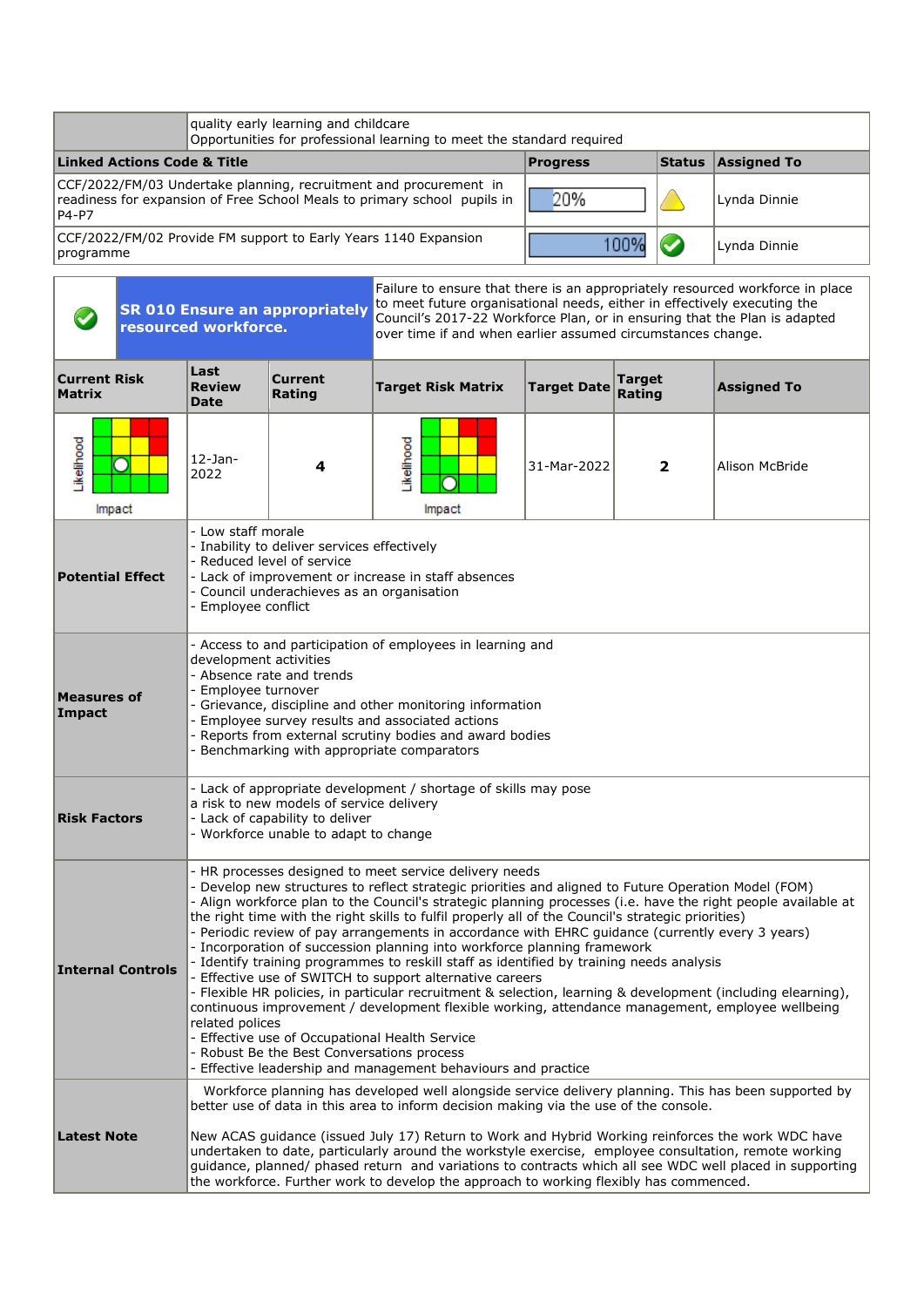|                                                                                                                                                                | Despite a robust package of wellbeing resources being available, absence levels are starting to rise, with<br>stress and MSK absences prevalent. WDC continue to provide additional access to counselling.<br>Development course for mid to senior leaders has commenced in January 2022.<br>Trickle rollout has now been completed for the whole of the organisation and will be used for employee<br>feedback and engagement.<br>There will be a launch of the Trade Union Learning Agreement which encourages all employees to<br>participate in regular learning and development.<br>WDC Fit for Future programme continues to support services.<br>- Identity previously unknown skills and talents in the workforce |                 |                                    |                    |  |  |
|----------------------------------------------------------------------------------------------------------------------------------------------------------------|---------------------------------------------------------------------------------------------------------------------------------------------------------------------------------------------------------------------------------------------------------------------------------------------------------------------------------------------------------------------------------------------------------------------------------------------------------------------------------------------------------------------------------------------------------------------------------------------------------------------------------------------------------------------------------------------------------------------------|-----------------|------------------------------------|--------------------|--|--|
| <b>Risk Opportunity</b>                                                                                                                                        | - Realise the potential of staff                                                                                                                                                                                                                                                                                                                                                                                                                                                                                                                                                                                                                                                                                          |                 |                                    |                    |  |  |
| <b>Linked Actions Code &amp; Title</b>                                                                                                                         |                                                                                                                                                                                                                                                                                                                                                                                                                                                                                                                                                                                                                                                                                                                           | <b>Progress</b> | <b>Status</b>                      | <b>Assigned To</b> |  |  |
| P&T/2022/OD/01 Build workforce skills and support for the future across<br>all services through innovative development programmes and bespoke<br>interventions | 20%                                                                                                                                                                                                                                                                                                                                                                                                                                                                                                                                                                                                                                                                                                                       |                 | Lorraine Mair                      |                    |  |  |
| P&T/2022/SHR/01 Embed good people practice through a focus on<br>employee well-being, sound policies and workforce planning                                    | 60%                                                                                                                                                                                                                                                                                                                                                                                                                                                                                                                                                                                                                                                                                                                       |                 | Louise Hastings; Alison<br>McBride |                    |  |  |

|                                      | <b>SR 011 EU Exit</b>                                                                                                                                                                                                                                                                                                                                                                                                                                                                                                                                                                                                                  |                                                                                                                                   |                                                                                                                                                                                                                                                                                                                                                                                                        | The Council has continued to proactively prepare for EU Exit, working<br>alongside key partners and officers. Overtime, there may be service<br>disruption, finance pressure, economic impacts.<br>Since the UK left the EU, there has been no significant or noted impact of EU<br>Exit in West Dunbartonshire. The emergence of the Omicron variant of Covid-<br>19 has placed concurrent pressures on services, however these and<br>challenges continue to be effectively managed through the Resilience Groups. |                    |                         |                                 |
|--------------------------------------|----------------------------------------------------------------------------------------------------------------------------------------------------------------------------------------------------------------------------------------------------------------------------------------------------------------------------------------------------------------------------------------------------------------------------------------------------------------------------------------------------------------------------------------------------------------------------------------------------------------------------------------|-----------------------------------------------------------------------------------------------------------------------------------|--------------------------------------------------------------------------------------------------------------------------------------------------------------------------------------------------------------------------------------------------------------------------------------------------------------------------------------------------------------------------------------------------------|----------------------------------------------------------------------------------------------------------------------------------------------------------------------------------------------------------------------------------------------------------------------------------------------------------------------------------------------------------------------------------------------------------------------------------------------------------------------------------------------------------------------|--------------------|-------------------------|---------------------------------|
| <b>Current Risk</b><br><b>Matrix</b> |                                                                                                                                                                                                                                                                                                                                                                                                                                                                                                                                                                                                                                        | Last<br><b>Review</b><br><b>Date</b>                                                                                              | <b>Current</b><br>Rating                                                                                                                                                                                                                                                                                                                                                                               | <b>Target Risk Matrix</b>                                                                                                                                                                                                                                                                                                                                                                                                                                                                                            | <b>Target Date</b> | <b>Target</b><br>Rating | <b>Assigned To</b>              |
| <b>ikelihood</b><br>Impact           |                                                                                                                                                                                                                                                                                                                                                                                                                                                                                                                                                                                                                                        | $19-$ Jan-<br>2022                                                                                                                | 6                                                                                                                                                                                                                                                                                                                                                                                                      | <b>kellhood</b><br>Impact                                                                                                                                                                                                                                                                                                                                                                                                                                                                                            | 31-Mar-2022        | 2                       | Operational<br>Resilience Group |
|                                      | West Dunbartonshire Council has reviewed the risks on a regular basis taking particular attention of any<br>local risks ensuring mitigating actions were put in place to minimise any local impact. Local impacts are yet<br>to be realised however they are still being monitored through the EU Exit Assurance Action Plans (Council &<br>HSCP). These continue to be live documents which are regularly reported to Audit Committee and<br><b>Potential Effect</b><br>Corporate Services Committee.<br>For further information on the potential effect please refer to<br>WD HSCP EU Exit Assurance Plan & WDC EU Exit Action Plan. |                                                                                                                                   |                                                                                                                                                                                                                                                                                                                                                                                                        |                                                                                                                                                                                                                                                                                                                                                                                                                                                                                                                      |                    |                         |                                 |
| <b>Measures of</b><br>Impact         |                                                                                                                                                                                                                                                                                                                                                                                                                                                                                                                                                                                                                                        |                                                                                                                                   |                                                                                                                                                                                                                                                                                                                                                                                                        | The measure of impact is detailed in both EU Exit Assurance Plans                                                                                                                                                                                                                                                                                                                                                                                                                                                    |                    |                         |                                 |
| <b>Risk Factors</b>                  |                                                                                                                                                                                                                                                                                                                                                                                                                                                                                                                                                                                                                                        | Financial<br>Workforce<br>Goods, services & supply chains<br>Community<br>Regulation<br>Insurance<br>Education<br>Global Pandemic |                                                                                                                                                                                                                                                                                                                                                                                                        |                                                                                                                                                                                                                                                                                                                                                                                                                                                                                                                      |                    |                         |                                 |
|                                      | <b>Internal Controls</b>                                                                                                                                                                                                                                                                                                                                                                                                                                                                                                                                                                                                               |                                                                                                                                   | All internal controls are managed through both EU Exit Assurance Action Plans.<br>In addition, the Council's Resilience Groups continue to work with the Civil Contingencies Service (CCS) to<br>act as the main driver to support and monitor the new Trade and Cooperation agreement.<br>The Civil Contingencies Officer participates in EU Exit calls hosted by COSLA and working with other LAs to |                                                                                                                                                                                                                                                                                                                                                                                                                                                                                                                      |                    |                         |                                 |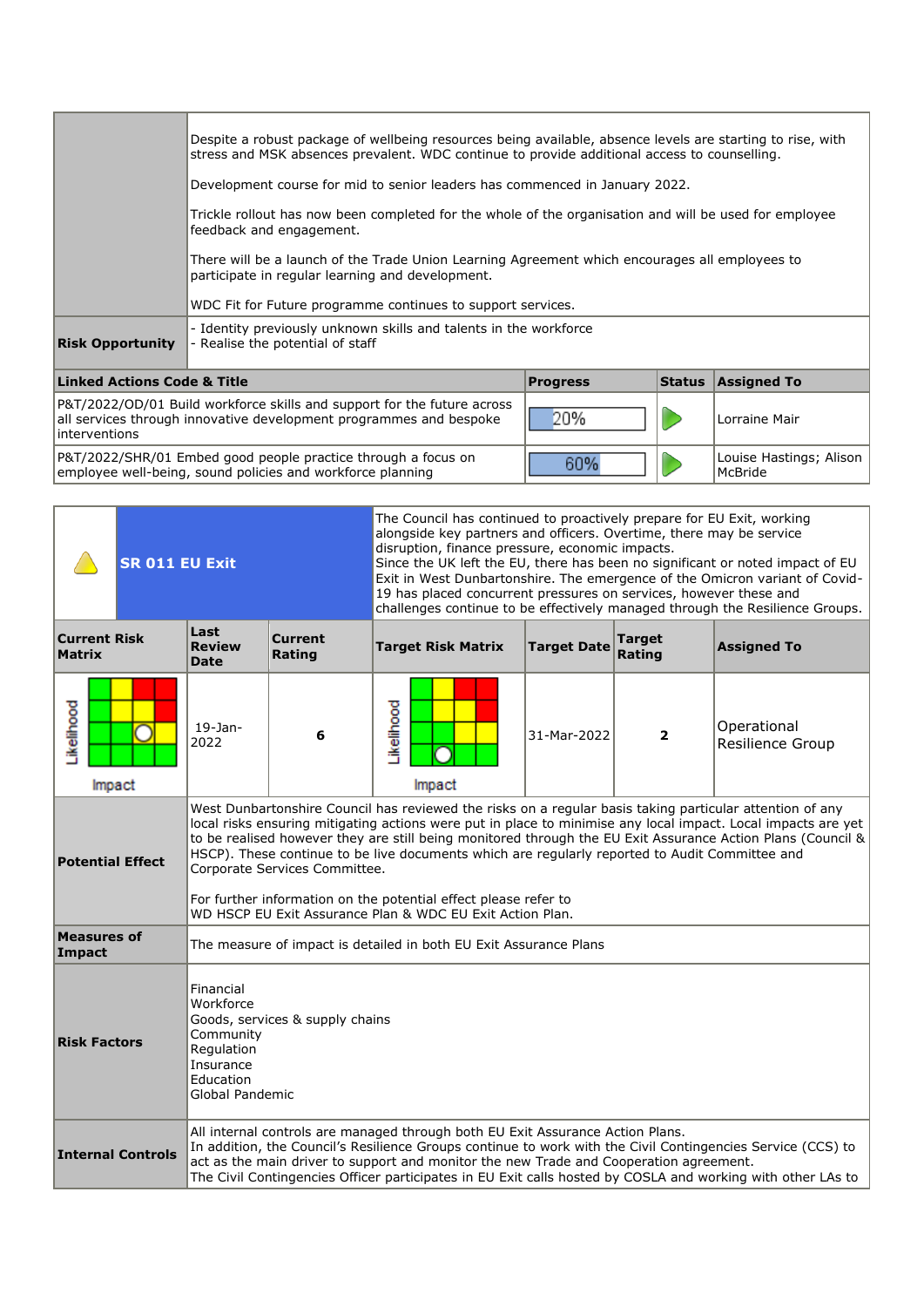|                                                                               | address any issues and raise concerns to Scottish Government. However, COSLA have reduced the<br>frequency of their meetings.<br>Additionally, the emergence of the Omicron variant of Covid has resulted in a greater focus on managing<br>the impacts associated specifically from the ongoing pandemic.<br>The Civil Contingencies Officer crossed referred both plans with the updated UK Planning Assumptions of<br>reasonable worst-case scenarios and is a live document allowing officers to update their respective fields if<br>and when required. |                 |                 |                        |  |  |  |  |
|-------------------------------------------------------------------------------|--------------------------------------------------------------------------------------------------------------------------------------------------------------------------------------------------------------------------------------------------------------------------------------------------------------------------------------------------------------------------------------------------------------------------------------------------------------------------------------------------------------------------------------------------------------|-----------------|-----------------|------------------------|--|--|--|--|
| <b>Latest Note</b>                                                            | The rating of 6 is retained from the previous assessment. It remains challenging to 'unpick' direct EU Exit<br>impacts from those resultant from the Covid pandemic. Additionally, staggered changes to the UK Border<br>Model from 1 <sup>st</sup> January 2022 presents potential additional impacts on supply chains while affected industry<br>sectors adapt.                                                                                                                                                                                            |                 |                 |                        |  |  |  |  |
| <b>Linked Actions Code &amp; Title</b>                                        |                                                                                                                                                                                                                                                                                                                                                                                                                                                                                                                                                              | <b>Progress</b> | <b>Status</b>   | <b>Assigned To</b>     |  |  |  |  |
| SR011-10 Workforce Planning                                                   |                                                                                                                                                                                                                                                                                                                                                                                                                                                                                                                                                              | 100%            |                 | Victoria Rogers        |  |  |  |  |
| SR011-2 Regeneration                                                          |                                                                                                                                                                                                                                                                                                                                                                                                                                                                                                                                                              | 100%            |                 | Peter Hessett          |  |  |  |  |
| SR011-3 Procurement                                                           |                                                                                                                                                                                                                                                                                                                                                                                                                                                                                                                                                              | 100%            |                 | <b>Annabel Travers</b> |  |  |  |  |
| SR011-4 Legal & Evironmental Health                                           |                                                                                                                                                                                                                                                                                                                                                                                                                                                                                                                                                              | 100%            |                 | Peter Hessett          |  |  |  |  |
|                                                                               | SR011-5 P&T impact of EU nationals employed by WDC                                                                                                                                                                                                                                                                                                                                                                                                                                                                                                           | 100%            |                 | Victoria Rogers        |  |  |  |  |
| SR011-7 Communications                                                        |                                                                                                                                                                                                                                                                                                                                                                                                                                                                                                                                                              | 100%            |                 | Amanda Graham          |  |  |  |  |
| SR011-8 Resilience                                                            | 100%                                                                                                                                                                                                                                                                                                                                                                                                                                                                                                                                                         |                 | Victoria Rogers |                        |  |  |  |  |
| 100%<br>SR011-9 Education<br>Laura Mason                                      |                                                                                                                                                                                                                                                                                                                                                                                                                                                                                                                                                              |                 |                 |                        |  |  |  |  |
| 국민들은 승규는 그 사람들은 정신을 하고 있다. 이 사람들은 사람들은 그 사람들을 지금 말고 있다. 이 사람들은 사람들을 지금 말고 있다. |                                                                                                                                                                                                                                                                                                                                                                                                                                                                                                                                                              |                 |                 |                        |  |  |  |  |

| <b>SR 012 Pandemic (COVID)</b>                                                                                                                                                                                                                                                                                                                                                                                                                                                                                                                                             |                                                                                                                                                                                                                                                                                                                               |                                                                                                                                                  |                              | The Council is faced with significant ongoing demands with disruption to<br>service delivery, increasing PPE and workforce pressures as a result of Covid<br>19 and subsequent local and national outbreaks.<br>This involves both responding to the crisis and from services returning to a<br>new normality based on Response, Recovery and Renew guidance produced<br>by Scottish and National Government.<br>NB. Financial risk is also reflected in SR001 |                    |                         |                               |
|----------------------------------------------------------------------------------------------------------------------------------------------------------------------------------------------------------------------------------------------------------------------------------------------------------------------------------------------------------------------------------------------------------------------------------------------------------------------------------------------------------------------------------------------------------------------------|-------------------------------------------------------------------------------------------------------------------------------------------------------------------------------------------------------------------------------------------------------------------------------------------------------------------------------|--------------------------------------------------------------------------------------------------------------------------------------------------|------------------------------|----------------------------------------------------------------------------------------------------------------------------------------------------------------------------------------------------------------------------------------------------------------------------------------------------------------------------------------------------------------------------------------------------------------------------------------------------------------|--------------------|-------------------------|-------------------------------|
| <b>Current Risk</b><br><b>Matrix</b>                                                                                                                                                                                                                                                                                                                                                                                                                                                                                                                                       |                                                                                                                                                                                                                                                                                                                               | Last<br><b>Review</b><br><b>Date</b>                                                                                                             | <b>Current</b><br>Rating     | <b>Target Risk Matrix</b>                                                                                                                                                                                                                                                                                                                                                                                                                                      | <b>Target Date</b> | <b>Target</b><br>Rating | <b>Assigned To</b>            |
| Likelihood<br>Impact                                                                                                                                                                                                                                                                                                                                                                                                                                                                                                                                                       |                                                                                                                                                                                                                                                                                                                               | $29-$ Jan-<br>2022                                                                                                                               | 4                            | <b>ikelihood</b><br>Impact                                                                                                                                                                                                                                                                                                                                                                                                                                     | $31-Mar-$<br>2022  | 2                       | John Duffy; Alison<br>McBride |
| <b>Potential Effect</b>                                                                                                                                                                                                                                                                                                                                                                                                                                                                                                                                                    |                                                                                                                                                                                                                                                                                                                               |                                                                                                                                                  | Unions and the wider public. | Reduced service delivery, disruption to service provision, demand for increased workforce in many areas,<br>increased financial pressures and difficulty in responding effectively to demands from employees, Trade                                                                                                                                                                                                                                            |                    |                         |                               |
| Impact                                                                                                                                                                                                                                                                                                                                                                                                                                                                                                                                                                     | Reduction in government funding<br>Reduction in revenue and income<br><b>Measures of</b><br>Service reductions or closures/reducing quality/limiting quantity<br>Reduction in WDC/WDLT workforce<br>Increased debt owed to the Council<br>Reputational damage to WDLT and Council due to reduced delivery/quality of services |                                                                                                                                                  |                              |                                                                                                                                                                                                                                                                                                                                                                                                                                                                |                    |                         |                               |
| Levels of government funding for COVID 19<br>Second wave of COVID-19<br>Local outbreaks, non compliance resulting in further restrictions or local lockdown<br>Workforce reduction/absence/recruitment difficulties/wellbeing impacted/additional PPE<br><b>Risk Factors</b><br>requirements/difficulty with supply chain/increased costs<br>Concerns from Elected Members/employees/Trade Unions about provision/ safety of service/facilities<br>Additional hardware/software to cope with prolonged remote working Significant additional burden in<br>Capital receipts |                                                                                                                                                                                                                                                                                                                               |                                                                                                                                                  |                              |                                                                                                                                                                                                                                                                                                                                                                                                                                                                |                    |                         |                               |
|                                                                                                                                                                                                                                                                                                                                                                                                                                                                                                                                                                            | <b>Internal Controls</b>                                                                                                                                                                                                                                                                                                      | 10 year Financial Strategy as referred within SR001<br>Powers delegated to council officers to speed up critical decision making during pandemic |                              |                                                                                                                                                                                                                                                                                                                                                                                                                                                                |                    |                         |                               |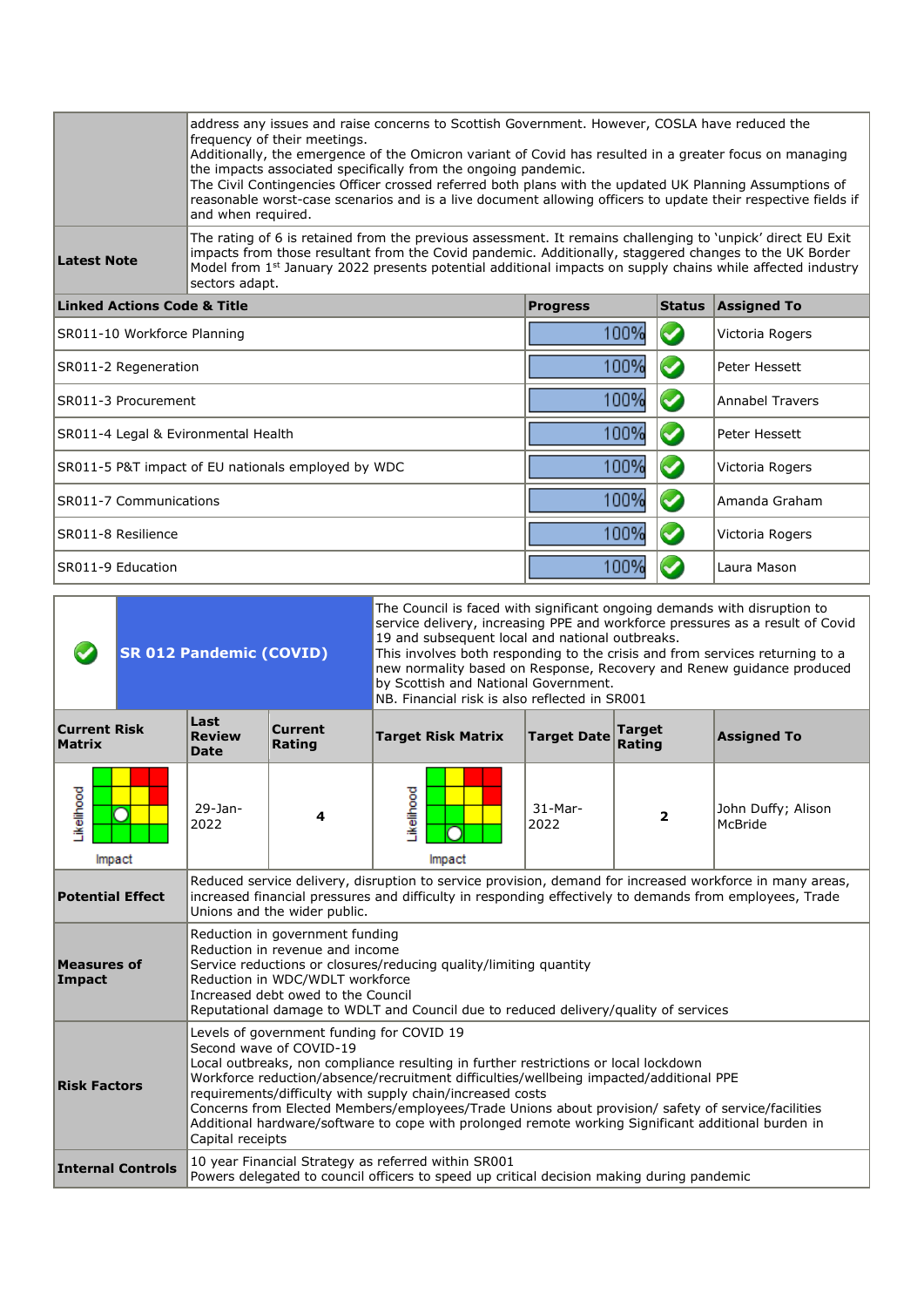|                                        | Business continuity plans - organisational and service specific<br>SRG/SRRG established as a key decision-making body quided by strategic council aims. Decisions noted<br>and reported periodically to full Council.<br>Regular sharing of information and guidance to officers and managers in relation to COVID-19 via<br>exception reporting and situation (SITREP) reporting to ORG/SRG<br>ORG established as an operational delivery body to ensure consistent messages and SRG decisions<br>implemented, governance and compliance managed via SRRG.<br>Dedicated Intranet page established; acting as a vehicle for sharing current information and best practice.<br>WDC officers/councillors are actively participating in national forums to update SG as to WDC's position and<br>stay updated on national advice<br>Regular Workforce updates issued to ensure clarity of message and provide clear advice<br>WDC/WDLT management to undertake reviews to find efficiencies to reduce costs and improve<br>sustainability<br>opportunities for savings and greater sustainability.<br>Additional forums for collective consultation and information sharing established with trade unions.                                                                                                                                                                                                                                                                                                                                                                                                                                                                                                                                                                                                                                                                                                                                                                                                                                    |                                                  |                                         |  |  |  |  |
|----------------------------------------|--------------------------------------------------------------------------------------------------------------------------------------------------------------------------------------------------------------------------------------------------------------------------------------------------------------------------------------------------------------------------------------------------------------------------------------------------------------------------------------------------------------------------------------------------------------------------------------------------------------------------------------------------------------------------------------------------------------------------------------------------------------------------------------------------------------------------------------------------------------------------------------------------------------------------------------------------------------------------------------------------------------------------------------------------------------------------------------------------------------------------------------------------------------------------------------------------------------------------------------------------------------------------------------------------------------------------------------------------------------------------------------------------------------------------------------------------------------------------------------------------------------------------------------------------------------------------------------------------------------------------------------------------------------------------------------------------------------------------------------------------------------------------------------------------------------------------------------------------------------------------------------------------------------------------------------------------------------------------------------------------------------------------------------------|--------------------------------------------------|-----------------------------------------|--|--|--|--|
| <b>Latest Note</b>                     | Covid booster programme is progressing well in WDC. There has been significant disruption due to Omicron<br>however, it seems indications are the direction of travel is cautiously positive. Whilst WDC have<br>experienced some employee absence due to Omicron, services have been maintained. Schools are open,<br>restrictions are easing and isolation periods reduced with rules around self-isolation of household contacts<br>having eased (providing negative LFTs). Risk assessments have been reviewed and employees are<br>encouraged to complete regular LFTs.<br>Offices re-opened, although SG guidance around Omicron enforced return to home-working. Plans to re-<br>open are due to commence at the end of January.<br>In light of the above the risk rating has reduced from 6 to 4. Whilst any further outbreaks would have an<br>impact, WDC resilience plans are well established.                                                                                                                                                                                                                                                                                                                                                                                                                                                                                                                                                                                                                                                                                                                                                                                                                                                                                                                                                                                                                                                                                                                                 |                                                  |                                         |  |  |  |  |
| <b>Risk Opportunity</b>                | Enhance reputation of Council by being able to provide confidence clear guidance and supports<br>Continue to build on digital service delivery via Digital Board plans.<br>Continue with estate, assets and service delivery<br>Enhance employees "feeling valued" by providing good conditions, wellbeing opportunities and supports<br>Secure external funding for assisting in the delivery of council aims                                                                                                                                                                                                                                                                                                                                                                                                                                                                                                                                                                                                                                                                                                                                                                                                                                                                                                                                                                                                                                                                                                                                                                                                                                                                                                                                                                                                                                                                                                                                                                                                                             |                                                  |                                         |  |  |  |  |
| <b>Sub-Risks</b><br><b>Description</b> | <b>Sub-Risks Measures of Impact/Internal Controls</b>                                                                                                                                                                                                                                                                                                                                                                                                                                                                                                                                                                                                                                                                                                                                                                                                                                                                                                                                                                                                                                                                                                                                                                                                                                                                                                                                                                                                                                                                                                                                                                                                                                                                                                                                                                                                                                                                                                                                                                                      | <b>Sub-Risks</b><br><b>Traffic Light</b><br>Icon | <b>Sub-Risks</b><br><b>Managed By</b>   |  |  |  |  |
| Workforce                              | The Council is faced with significant workforce demands in<br>relation to absence, reduction, recruitment and wellbeing.<br>Employees' absence as a result of self-isolation, infection or caring<br>requirements. Workforce reductions - due to insufficient funding,<br>employees leaving due to caring requirements and anxiety.<br>Recruitment issues caused by insufficient funding, demand in certain<br>areas and skills. Wellbeing with employees working for an extended<br>period at home, mental health, DSE and ongoing supports.<br>Business Continuity Plans reflect employees' absences of up to 30%<br>in determining how critical services will be delivered such diverting<br>non critical roles to support key roles. Volunteer process in place to<br>allow managers to apply for support and have volunteers identified<br>and matched. To reduce the loss of key worker the council have<br>promoted flexible working arrangements, providing childcare facilities<br>and access to health supports.<br>National and Government schemes accessed such as DWP Kickstart<br>to supplement and support the local vaccination centres.<br>West Dunbartonshire has been very receptive to the vaccine<br>programme with high uptake across most age cohorts. This means<br>the majority of West Dunbartonshire constituents have been<br>vaccinated which helps build immunity, reduced the risk of<br>developing coronavirus and makes symptoms milder.<br>Wellbeing strategy in place with a focus on Mental Health supports,<br>OH provider has delivered bespoke supports and i-learn has been<br>expanded to support additional needs of the workforce. Significant<br>internal demand on OH supports increasing costs substantially - little<br>evidence of use of national supports for social care workers.<br>New ACAS guidance (issued July 17) Return to Work and Hybrid<br>Working reinforces the value and innovative approaches undertaken<br>to date, particularly around the workstyle exercise, employee |                                                  | All relevant<br>managers/ORG<br>members |  |  |  |  |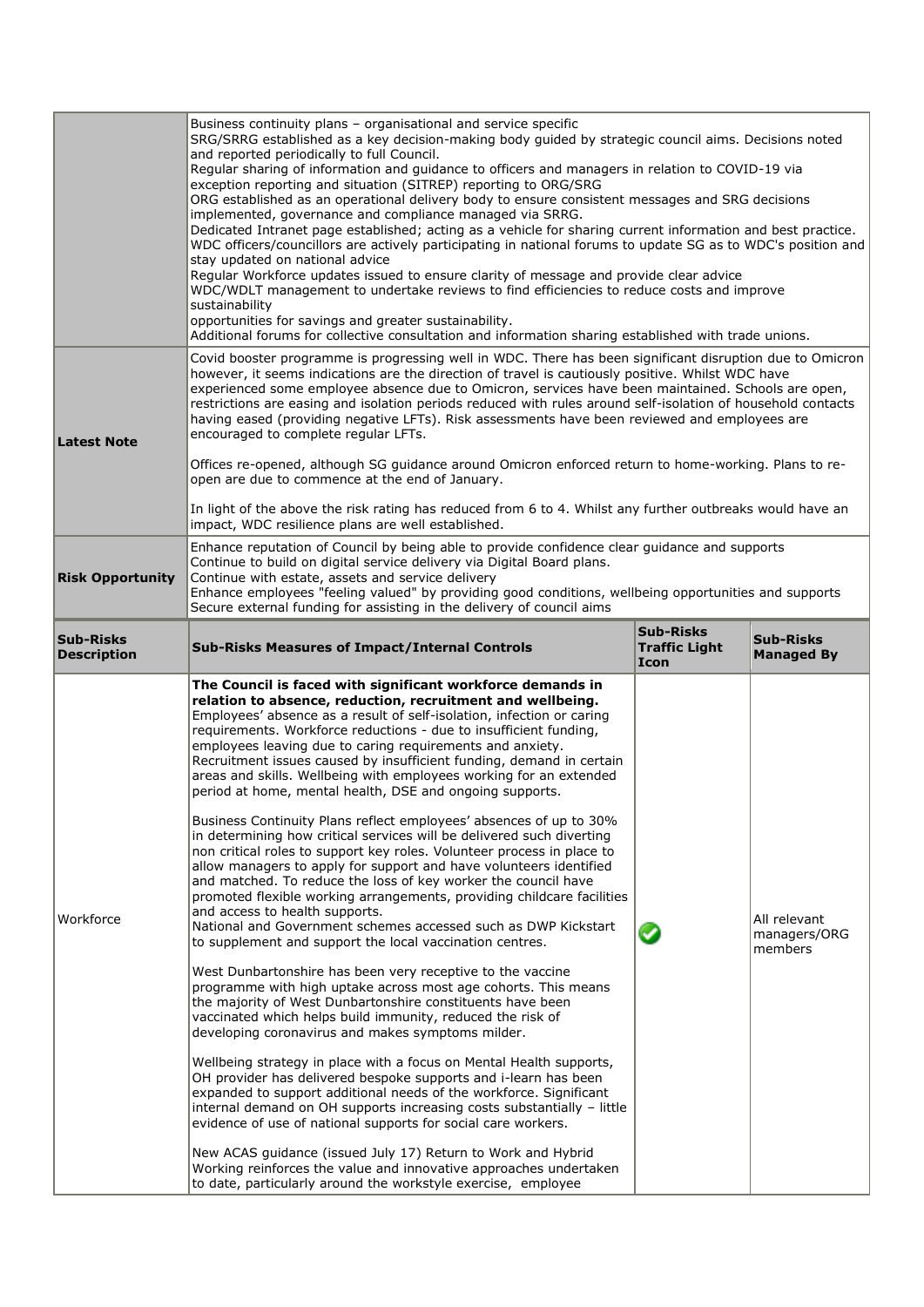|                    | consultation, remote working guidance, planned/ phased return and<br>variations to contracts which mean we are well placed for these<br>changes.                                                                                                                                                                                                                                                                                                                                                                                                                                                                                                                                                                                                                                                                                                                                                                                                                           |                                         |
|--------------------|----------------------------------------------------------------------------------------------------------------------------------------------------------------------------------------------------------------------------------------------------------------------------------------------------------------------------------------------------------------------------------------------------------------------------------------------------------------------------------------------------------------------------------------------------------------------------------------------------------------------------------------------------------------------------------------------------------------------------------------------------------------------------------------------------------------------------------------------------------------------------------------------------------------------------------------------------------------------------|-----------------------------------------|
|                    | Numbers of employees absent due to Covid and/or isolating is<br>reducing.<br>Plans are now progressing with offices re-opening at the end of                                                                                                                                                                                                                                                                                                                                                                                                                                                                                                                                                                                                                                                                                                                                                                                                                               |                                         |
|                    | January with all offices planning to be opened by end of February.                                                                                                                                                                                                                                                                                                                                                                                                                                                                                                                                                                                                                                                                                                                                                                                                                                                                                                         |                                         |
|                    | The Council is faced with significant delivery demands in<br>relation to moving services online, disruption, reduction and<br>quality.                                                                                                                                                                                                                                                                                                                                                                                                                                                                                                                                                                                                                                                                                                                                                                                                                                     |                                         |
| Service Delivery   | Services are disrupted as a result of employee's absence, increased<br>demand or lack of equipment/supplies. Reduction & quality are<br>impacted due to insufficient funding leading to reduced numbers of<br>employees and impacting on quality-of-service delivery.<br>The Council have moved where possible to meet the needs of citizens<br>via a more digital delivery method. Transformation projects will be<br>reviewed in light of the developments made in this area.<br>Business Continuity Plans identify critical activities and the minimum<br>resources required to deliver critical activities - these were updated<br>within the last 12 months.<br>Employees are being supported at home with the correct equipment<br>(DSE), ensuring employees take time off, receive regular breaks and                                                                                                                                                               | All relevant<br>managers/ORG<br>members |
|                    | other supports such as BTB conversations.<br>Absence levels are now improving in relation to Covid/isolating and<br>all services have been maintained throughout.                                                                                                                                                                                                                                                                                                                                                                                                                                                                                                                                                                                                                                                                                                                                                                                                          |                                         |
|                    | The Council is faced with significant demands for protection<br>in relation to additional and constant changing legislation and<br>guidelines, PPE requirements, supply chain, cost of PPE and<br>ensuring workforce safety.                                                                                                                                                                                                                                                                                                                                                                                                                                                                                                                                                                                                                                                                                                                                               |                                         |
| Protection         | WDC officers are actively participating in national forums to stay<br>updated on national advice and ensure this is cascaded council wide.<br>Officers from across the organisation review the SG COVID website<br>daily to capture any changes.<br>PPE demands continue and supply chain issues could impact upon our<br>ability to purchase key equipment or resources, or affect any areas<br>where we are reliant on a contractor. Business Continuity Plans<br>consider supplier dependencies, including potential alternative<br>suppliers.<br>WDC have an established Risk assessment process to ensure safe                                                                                                                                                                                                                                                                                                                                                        | All relevant<br>managers/ORG<br>members |
|                    | practices for work.<br>Lateral flow tests are available to WDC employees to ensure regular                                                                                                                                                                                                                                                                                                                                                                                                                                                                                                                                                                                                                                                                                                                                                                                                                                                                                 |                                         |
|                    | testing and distributed alongside PPE.<br>The Council is faced with significant demands around public                                                                                                                                                                                                                                                                                                                                                                                                                                                                                                                                                                                                                                                                                                                                                                                                                                                                      |                                         |
| Public uncertainty | uncertainty and leads to additional burdens upon services,<br>seeking information, advice and support.<br>Council continue to work with key stakeholders and citizens to ensure<br>clarity of information as services recommence, ensuring this is shared<br>with members of the public via social media/Council website,<br>alongside FAQs being made available where necessary.<br>Information on updated Government advice is distributed through<br>these channels regularly, and as soon as possible after Govt<br>announcements, Requests made via the contact centre to reduce<br>burden on services.<br>Both symptomatic and asymptomatic testing has been undertaken<br>across WDC. Messaging has been clear and a drive to ensure services<br>review their digital presence is underway.<br>Plans are progressing to open buildings for Phase 1&2 early Feb, with<br>the remainder opening at the end of Feb, with a plan to reopen to<br>public following this. | All relevant<br>managers/ORG<br>members |